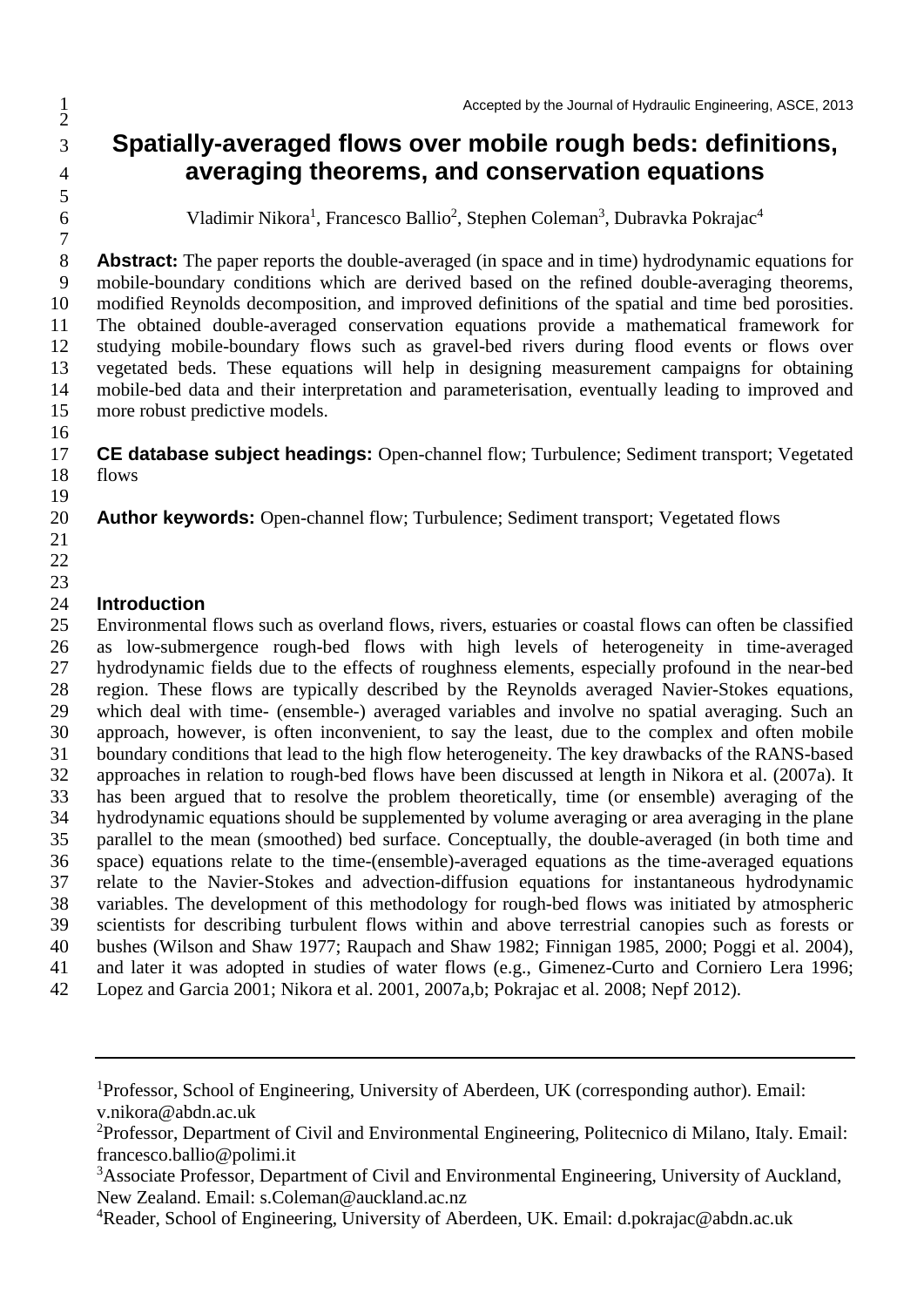43 Applications of the double-averaging approach to a wide range of flows, from porous media<br>44 flows to rough-bed open-channel flows to atmospheric boundary layers, have recently been discussed 44 flows to rough-bed open-channel flows to atmospheric boundary layers, have recently been discussed<br>45 in a special issue of *Acta Geophysica* (Nikora and Rowinski 2008) that highlights the main 45 in a special issue of *Acta Geophysica* (Nikora and Rowinski 2008) that highlights the main 46 advantages of this methodology, i.e.: (a) rigor and self-consistency; (b) refined definitions for rough-47 bed flows such as flow uniformity, two-dimensionality, and the bed shear stress; (c) a consistent link<br>48 between spatially-averaged roughness parameters, bed shear stress, and double-averaged flow 48 between spatially-averaged roughness parameters, bed shear stress, and double-averaged flow<br>49 variables: (d) explicit accounting for the viscous drag, form drag and form-induced stresses and variables; (d) explicit accounting for the viscous drag, form drag and form-induced stresses and 50 substance fluxes as a result of rigorous derivation rather than intuitive reasoning; (e) framework for 51 scaling considerations and parameterizations based on double-averaged variables; and (f) the possibility for the rigorous scale partitioning of the roughness parameters and flow properties. These possibility for the rigorous scale partitioning of the roughness parameters and flow properties. These 53 advantages underpin use of the double-averaged hydrodynamic equations in developing numerical<br>54 models and associated closures for environmental rough-bed flows; designing laboratory, field, and models and associated closures for environmental rough-bed flows; designing laboratory, field, and 55 numerical experiments; data analysis and interpretation; and guiding conceptual developments and 56 parameterizations.<br>57 The main acts

 The main achievements to date in this research area relate to fixed-bed flows while mobile-bed 58 flows still represent a major challenge in terms of both theoretical frameworks and experimental<br>59 data. To address this issue, Nikora et al. (2007a) presented the double-averaged hydrodynamic data. To address this issue, Nikora et al. (2007a) presented the double-averaged hydrodynamic equations and introduced two parameters characterising mobile bed conditions: the space and time bed porosities. Since publication of that paper, the authors have received feedback from colleagues interested in modelling mobile-bed flows that highlights the need for clarification of the double-averaging methodology for mobile-bed conditions.

 The goal of this paper is therefore to refine the double-averaged hydrodynamic equations for mobile-bed conditions by clarifying key ingredients involved in the derivation (Nikora et al., 2007a): (1) averaging operators and space and time bed porosities; (2) equations that link double-averaged derivatives to derivatives of the double-averaged variables, known as the averaging theorems; and (3) modified Reynolds decomposition of instantaneous variables. The derivation starts with presenting instantaneous variables in the hydrodynamic equations using the modified Reynolds decomposition, followed by applying averaging procedures for each term of the equation, similar to 71 how the Reynolds-averaged equations are obtained. The double-averaging theorems play the role of the Reynolds averaging rules in this derivation. There are a number of options for derivation of the the Reynolds averaging rules in this derivation. There are a number of options for derivation of the double-averaging theorems (e.g., Raupach and Shaw 1982; Finnigan 1985; Lien et al. 2005; Kono et al. 2010). Nikora et al. (2007a) in their derivation of the double-averaging theorems and doubleaveraged equations have employed an approach suggested by Gray and Lee (1977) for local volume averaging of instantaneous variables of multiphase systems. Nikora et al. (2007a) extended this approach to cover double-averaging, considering both superficial averaging (over the whole averaging domain) and intrinsic averaging (over the sub-domain occupied by fluid only; see next 79 section for more specific definitions). According to Gray and Lee (1977), superficial  $(\langle \theta \rangle_c)$  and 80 intrinsic ( $\langle \theta \rangle$ ) spatial averages of a variable  $\theta$  are expressed as:

81

82 
$$
\langle \theta \rangle_s(x_i, t) = \frac{1}{V_o} \int_{V_o} \theta(x_i + \xi_i, t) \gamma(x_i + \xi_i, t) dV = \frac{1}{V_o} \int_{V_f} \theta(x_i + \xi_i, t) dV
$$
(1a)

83 
$$
\langle \theta \rangle (x_i, t) = \frac{1}{V_f} \int_{V_o} \theta(x_i + \xi_i, t) \gamma(x_i + \xi_i, t) dV = \frac{1}{V_f} \int_{V_f} \theta(x_i + \xi_i, t) dV
$$
 (1b)

84

85 where  $\gamma(x_i, t) = a$  'clipping' or 'distribution' function equal to 1 in the fluid and 0 otherwise;  $y_f = \int_{V_o} \gamma(x_i + \xi_i, t) dV$  = fluid volume within the total averaging domain of volume  $V_o$ ; and angular 87 brackets denote spatial averaging. In equations (1a) and (1b), the integration domains are centered at 88 position  $x_i$  and a local co-ordinate system  $\xi$  is used for integration (Fig. 1); resulting averaged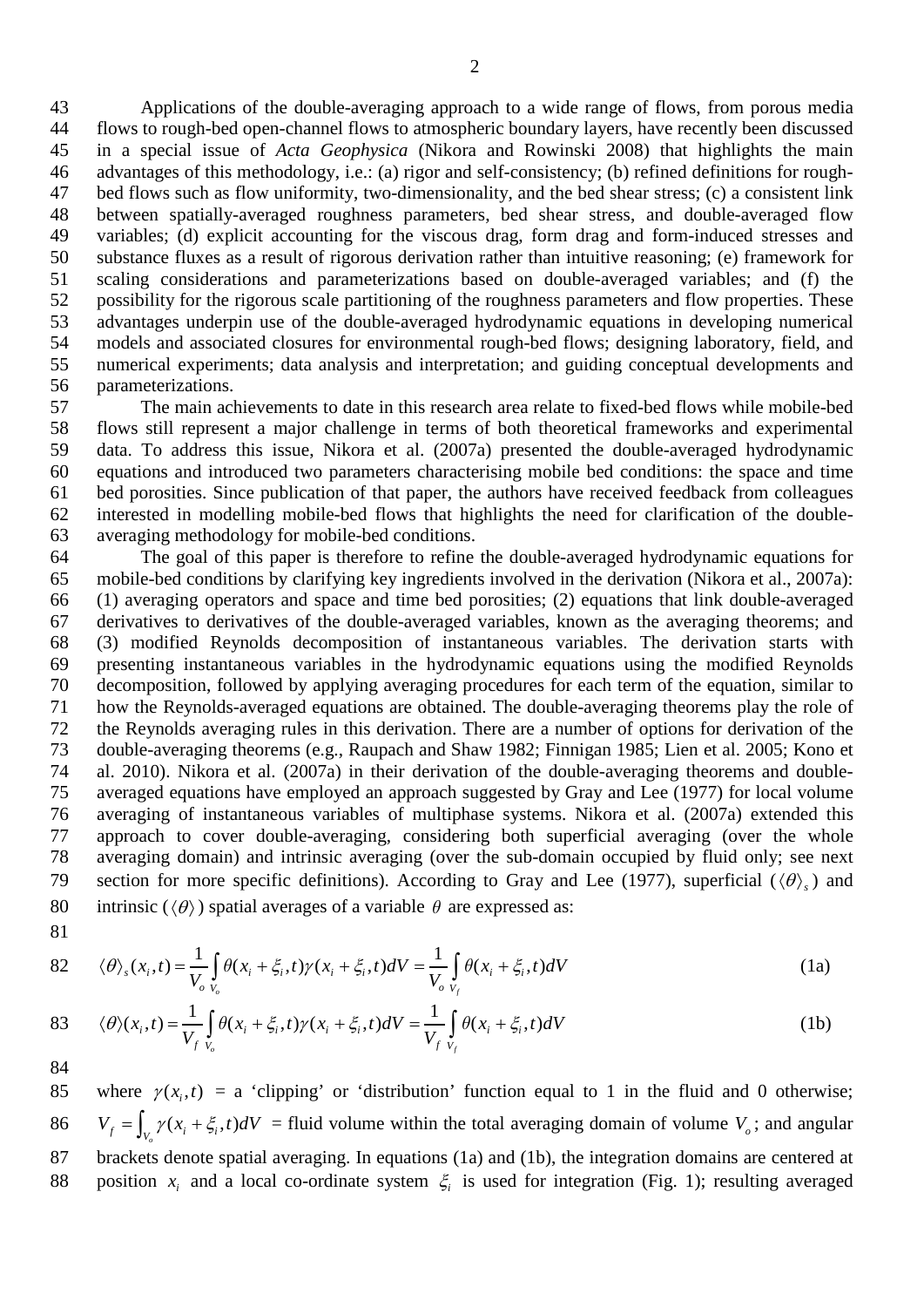- 89 variables are assigned to the centres of the averaging domains. In studies of turbulent spots<br>90 embedded in non-turbulent environments (e.g., Antonia and Atkinson 1974) and in micromechanics embedded in non-turbulent environments (e.g., Antonia and Atkinson 1974) and in micromechanics
- (e.g., Torquato 2002), the function  $\gamma(x, t)$  is also known as the intermittency function  $I(x, t)$ , while
- 92 an average of  $I(x, t)$  is often called the intermittency fraction (e.g., Field and Grigoriu, 2010). Gray
- 93 and Lee (1977) demonstrated that  $\partial \gamma / \partial x_i = n_i \delta(x_i x_{si})$  and  $\partial \gamma / \partial t = -v_i \partial \gamma / \partial x_i = -v_i n_i \delta(x_i x_{si})$ ,
- 94 where  $\delta$  = three-dimensional analogue of the Dirac delta-function,  $x_{si}$  = the coordinates of the flow-
- 95 solid interface,  $n_i$  = unit vector normal to the bed surface and directed into fluid, and  $v_i$  = velocity
- 96 vector of the fluid-solid interface. Gray and Lee's (1977) relationships were reinforced and further
- 97 generalised by Kinnmark and Gray (1984). Operators similar to (1a) and (1b) can also be introduced<br>98 for intrinsic and superficial time-averaging as well as for space-time averaging. These operators will for intrinsic and superficial time-averaging as well as for space-time averaging. These operators will 99 be employed in our derivations below.
- 100 We first introduce definitions related to forms of averaging, bed porosities, and their 101 interrelations. These considerations are required to eliminate potential confusion between different 102 forms of averaging and bed porosities. Then, we consider the averaging operators, double-averaging 102 forms of averaging and bed porosities. Then, we consider the averaging operators, double-averaging<br>103 theorems, modified Revnolds decomposition, and hydrodynamic equations for mobile-bed 103 theorems, modified Reynolds decomposition, and hydrodynamic equations for mobile-bed 104 conditions, followed by a brief outline of potential applications of the equations.

### 105 106 **Averaging Procedures, Bed Porosities, Intrinsic and Superficial Quantities**

107

# 108 *Forms of Averaging*

- The forms of averaging used in this paper include:
- $\frac{110}{111}$ *Superficial averaging*: averaging of a variable over the whole domain (spatial, time or both). This 112 averaging form is indicated by the index *s*; e.g., as in equation (1).
- 113

114 *Intrinsic averaging*: averaging of a variable over the sub-domain (spatial, time or both) within which 115 this variable is appropriately defined or marked with a special feature (e.g., presence of water within 116 a sub-domain).

- 117
- *Time averaging*: averaging over time; defined with an overbar (e.g., superficial  $\bar{\theta}^s$  and intrinsic  $\bar{\theta}$ ). 119
- *Spatial averaging*: averaging over space; defined with angular brackets (e.g., superficial  $\langle \theta \rangle$ , and
- 121 intrinsic  $\langle \theta \rangle$ ).
- 122<br>123 Space-time averaging: simultaneous averaging over space and time; defined with rectangular 124 brackets (e.g., superficial  $[\theta]$ , and intrinsic  $[\theta]$ ). This is probably the most robust form of double-125 averaging. 126
- 127 *Consecutive time-space averaging:* first averaging over time and then over space (e.g., superficial 128  $\langle \overline{\theta}^s \rangle_s$  and intrinsic  $\langle \overline{\theta} \rangle$ ). This is another form of the double-averaging.
- 129

- 130 *Consecutive space-time averaging:* first averaging over space and then over time (e.g., superficial 131  $\langle \overline{\theta} \rangle_s^s$  and intrinsic  $\langle \overline{\theta} \rangle$ ). This is an alternative to the consecutive time-space averaging defined 132 above.
- 134 The averaging forms defined above are equally applicable to any hydrodynamic variable such as 135 flow velocity, pressure, or substance concentration. The selection of the shape and dimensions of the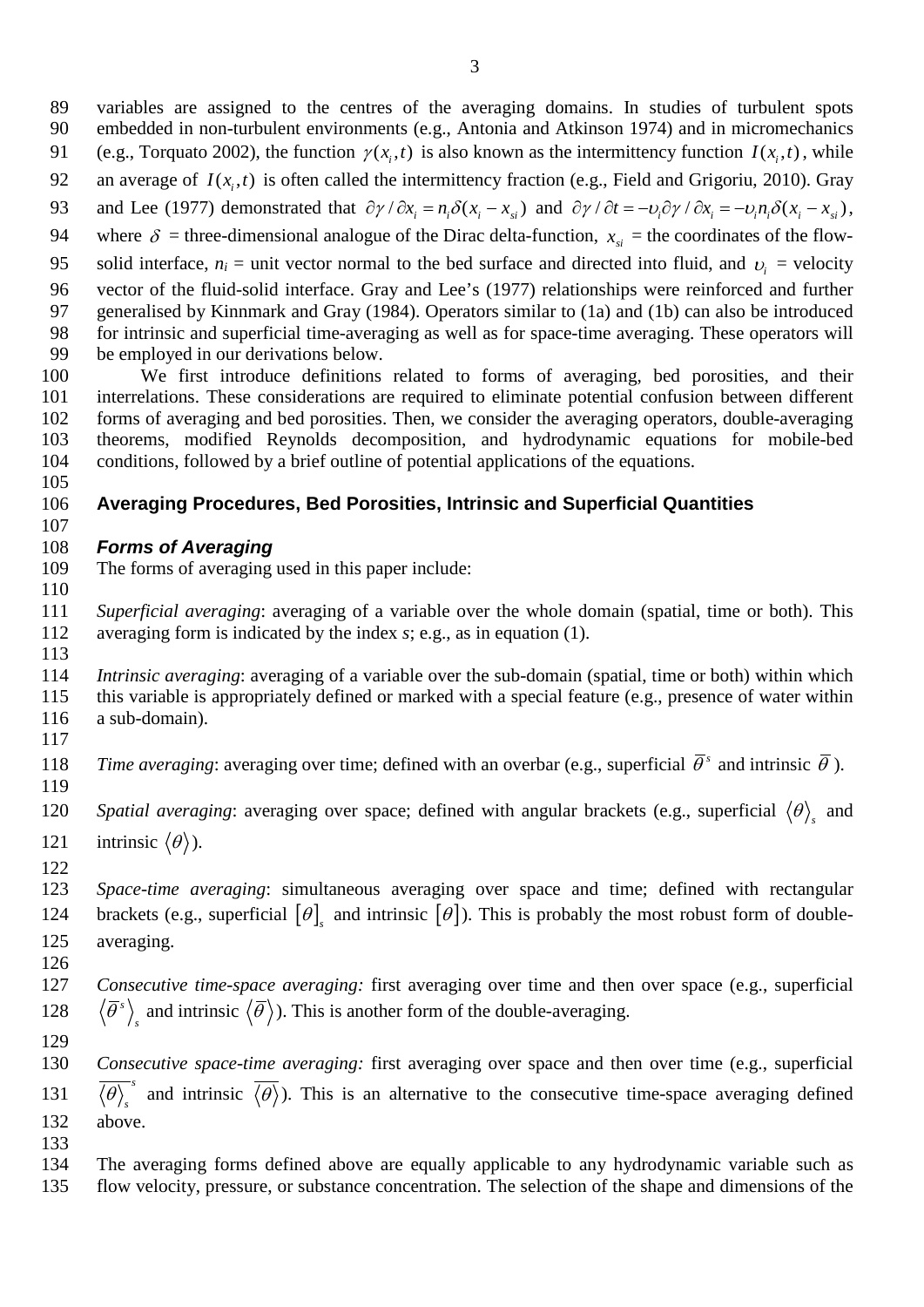136 spatial averaging domain and the averaging time depends on the roughness geometry and the turbulence structure (particularly on their characteristic scales) as well as on the magnitudes and 137 turbulence structure (particularly on their characteristic scales) as well as on the magnitudes and scales of the spatial and temporal gradients of the mean flow. These issues have been discussed in 138 scales of the spatial and temporal gradients of the mean flow. These issues have been discussed in detail in Nikora et al. (2007a). Here we only mention that in most environmental flows there are detail in Nikora et al. (2007a). Here we only mention that in most environmental flows there are 140 strong gradients in flow properties in the vertical direction, especially near the bed, and therefore the volume-averaging domain should be designed as a thin slab parallel to the average bed (Fig. 1). 141 volume-averaging domain should be designed as a thin slab parallel to the average bed (Fig. 1),<br>142 being much thinner than the roughness elements. The dimensions of the averaging domain in the being much thinner than the roughness elements. The dimensions of the averaging domain in the 143 plane parallel to the average bed should be much larger than the dominant roughness scales, but 144 much smaller than the large-scale features in bed topography. For example, for gravel-bed rivers it should be much larger than gravel particles, but much smaller than sizes of riffles or pools. The should be much larger than gravel particles, but much smaller than sizes of riffles or pools. The 146 averaging time should well exceed the integral time scales of turbulence, still being much shorter than the duration of hydrological events such as floods. The exact shape and dimensions of the than the duration of hydrological events such as floods. The exact shape and dimensions of the 148 averaging domain and the averaging time may vary depending on the problem under consideration.

149 Specific mathematical definitions for superficial and intrinsic quantities used in this paper will 150 be given in the following sections. Note that to derive the double-averaged equations, Nikora et al. 151 (2007a) essentially used c*onsecutive time-space averaging* that accounts for the long-term tradition 152 in data collection and analysis which have been largely motivated by the RANS methodology. In general, however, the appearance of the averaging theorems and the double-averaged hydrodynamic general, however, the appearance of the averaging theorems and the double-averaged hydrodynamic 154 equations, as well as the physical meaning of the double-averaged quantities, may depend on the averaging approach, i.e., simultaneous *space-time averaging; consecutive time-space averaging; or* 155 averaging approach, i.e., simultaneous *space-time averaging; consecutive time-space averaging; or*  156 *consecutive space-time averaging*, as discussed later in the paper. 157

## **158** *Forms of 'Bed Porosity' (Roughness Geometry Function)*<br>159 The bed porosity or roughness geometry function (as introduced in 1)

159 The bed porosity or roughness geometry function (as introduced in Nikora et al. 2001) can be defined<br>160 in a number of ways, depending on the problem under consideration. In relation to double-averaging, in a number of ways, depending on the problem under consideration. In relation to double-averaging, the bed porosity appears in the double-averaged hydrodynamic equations as a parameter representing the bed geometry. A selected set of definitions for bed porosities, relevant to our considerations, is introduced below. Fig. 2 provides sketches that illustrate porosities introduced in this and the following sections.

*Space-time porosity*  $\phi_{\nu}$  ( $x_i$ , t) represents the ratio of the part of the total averaging domain occupied 167 by fluid (i.e.,  $\int_{T_o} \int_{V_o} \gamma(x_i + \xi_i, t + \tau) dV dt$ ) to the size of this domain  $V_o T_o$ , i.e.:

$$
168 \\
$$

165

169 
$$
\phi_{\nu}(\mathbf{x}_i, t) = [\gamma]_s = \langle \overline{\gamma}^s \rangle_s = \overline{\langle \gamma \rangle_s}^s = \frac{1}{T_o} \frac{1}{V_o} \int_{T_o} \int_{V_o} \gamma(x_i + \xi_i, t + \tau) dV d\tau
$$
\n(2)

170

171 where  $T<sub>o</sub>$  = the averaging period; and  $V<sub>o</sub>$  = the size of the spatial averaging domain, i.e., a spatial 172 component of the total averaging domain  $V_o T_o$ . Similar to the spatial averaging (see Eq. (1)), the 173 integration time domain of Eq. (2) is centered at position *t* and a local time co-ordinate  $\tau$  is used for integration; resulting time-averaged variables are assigned to the centers of the averaging domains. integration; resulting time-averaged variables are assigned to the centers of the averaging domains. In equations that follow, we omit  $\xi$  and τ for brevity. Equation (2) shows that all three superficial 176 forms of double-averaging for <sup>γ</sup> (i.e., s*pace-time, consecutive time-space, and consecutive space-*177 *time*) are identical while the intrinsic space-time average is always  $[\gamma] = 1$ . The meaning of the 178 quantity  $\int_{T_o} \int_{V_o} \gamma(x_i, t) dV dt$  will be clarified at the end of next section.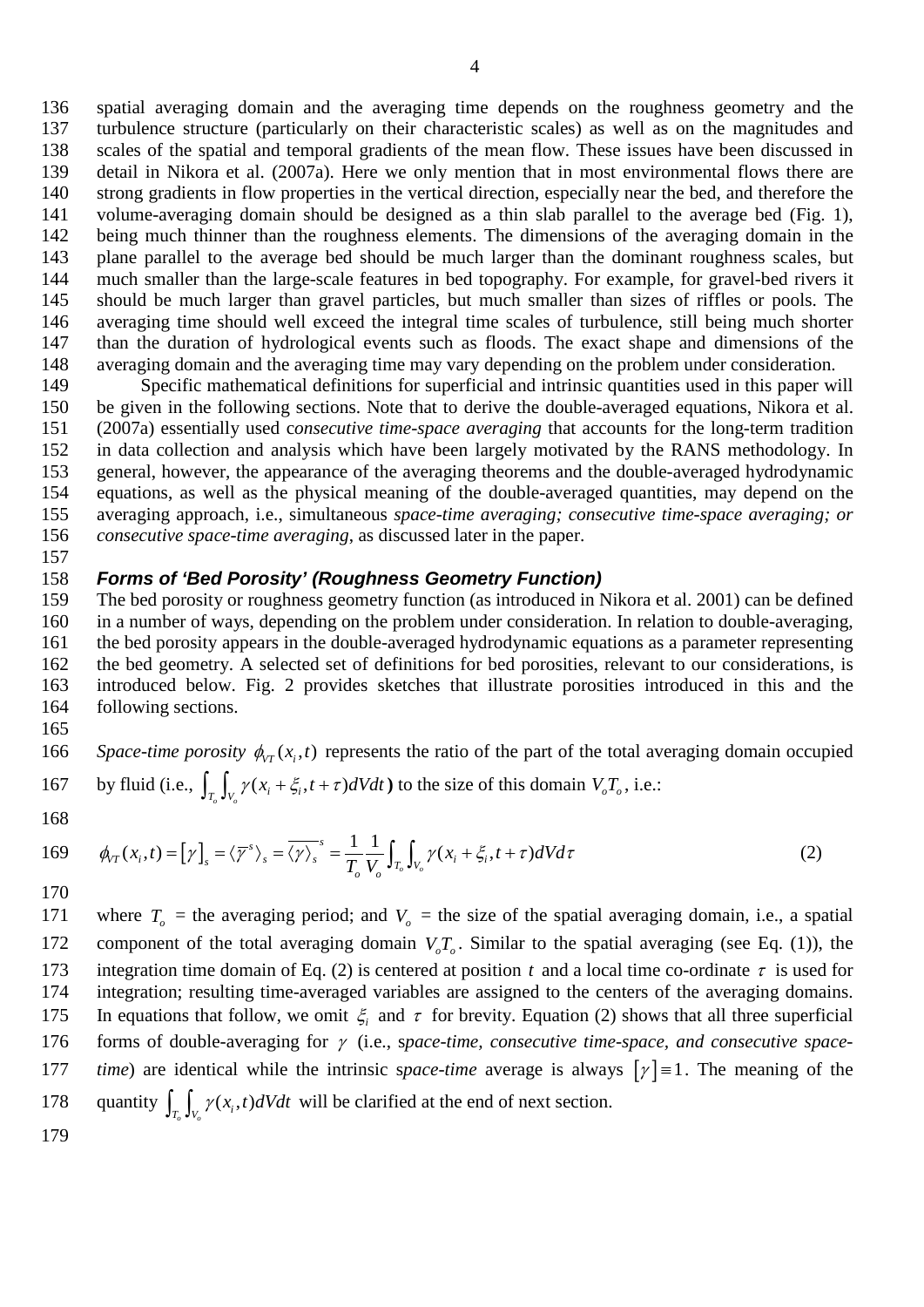*I80 Local time porosity*  $\phi_T(x_i, t)$  is defined as the ratio of the total period of time  $T_f = \int_{T_o} \gamma(x_i, t) dt$  (not 181 necessarily continuous) when water passes through a fixed point  $x_i$ , to the total duration  $T_o$  of 182 observation, i.e.:

183

184 
$$
\phi_T(x_i, t) = \overline{\gamma}^s = \frac{1}{T_o} \int_{T_o} \gamma(x_i, t) dt
$$
\n(3)

185

186 Note that the quantity  $\phi_T(x_i, t) = \overline{\gamma}^s$  involves no spatial averaging. In the case of the fixed rough bed, 187 we have either  $\bar{\gamma}^s = 0$  when a point is embedded in the solid phase, or  $\bar{\gamma}^s = 1$  when the point is in the 188 region filled with water. For mobile beds where a fixed point is intermittently occupied by solids or 189 water, we have  $0 \le \bar{\gamma}^s \le 1$ . Note also that  $\bar{\gamma} = 1$ . As mentioned above, in turbulence studies and 190 micromechanics, an analogue of  $\bar{y}^s$  is known as the intermittency fraction. Recently, a similar 191 parameter has been successfully used to study intermittency in bed particle motion (Radice and 192 Ballio 2008). 193

*Instantaneous space porosity*  $\phi_v(x_i, t)$  represents the ratio of the fluid volume  $V_f = \int_{V_o} \gamma(x_i, t) dV$  to the total volume of the averaging domain  $V<sub>o</sub>$  at a moment in time *t*, i.e.:

196

197 
$$
\phi_V(x_i, t) = \langle \gamma \rangle_s = \frac{1}{V_o} \int_{V_o} \gamma(x_i, t) dV
$$
 (4)

198

199 Note that the intrinsic spatial average of the clipping function is always 1, i.e.,  $\langle \gamma \rangle = 1$ . In addition to 200 the space-time porosity  $\phi_T(x_i, t)$ , the local time porosity  $\phi_T(x_i, t)$ , and the instantaneous space 201 (volumetric) porosity  $\phi_v(x_i, t)$ , introduced above, one may also employ a 'plane' porosity  $\phi_A(x_i, t)$ , 202 which is the ratio of the area  $A_f$  occupied by fluid within a plane averaging domain to its total area 203 *A<sub>o</sub>*, i.e.:

204

205 
$$
\phi_A(x_i, t) = \langle \gamma \rangle_{As} = \frac{1}{A_o} \int_{A_o} \gamma(x_i, t) dA
$$
 (5)

206

210

207 where  $A_f = \int_{A_o} \gamma(x_i, t) dA$  = area occupied by fluid. In Nikora et al. (2001), the parameter  $\phi_A(x_i, t)$ 208 was defined as the roughness geometry function *A* to describe the flow - 'rough' bed interface. As in 209 previous cases,  $\langle \gamma \rangle_A = 1$ .

#### 211 *Some Interrelations between Time, Space, and Space-Time Porosities*

212 The physical meanings of the porosities introduced in the previous section can be better seen through relationships between them. The space-time porosity  $\phi_{vr}(x_i, t)$ , introduced by Eq. (2), can be 214 expressed as: 215

$$
216 \quad \phi_{\scriptscriptstyle VT} = \left[\gamma\right]_s = \left\langle \overline{\gamma}^s \right\rangle_s = \overline{\left\langle \gamma \right\rangle_s}^s = \frac{1}{V_o} \frac{1}{T_o} \int_{V_o} \int_{T_o} \gamma(x_i, t) dt dV = \frac{1}{V_o} \int_{V_o} \overline{\gamma}^s dV = \frac{1}{V_o} \int_{V_m} \overline{\gamma}^s dV + \frac{1}{V_o} \int_{V_o - V_m} \overline{\gamma}^s dV
$$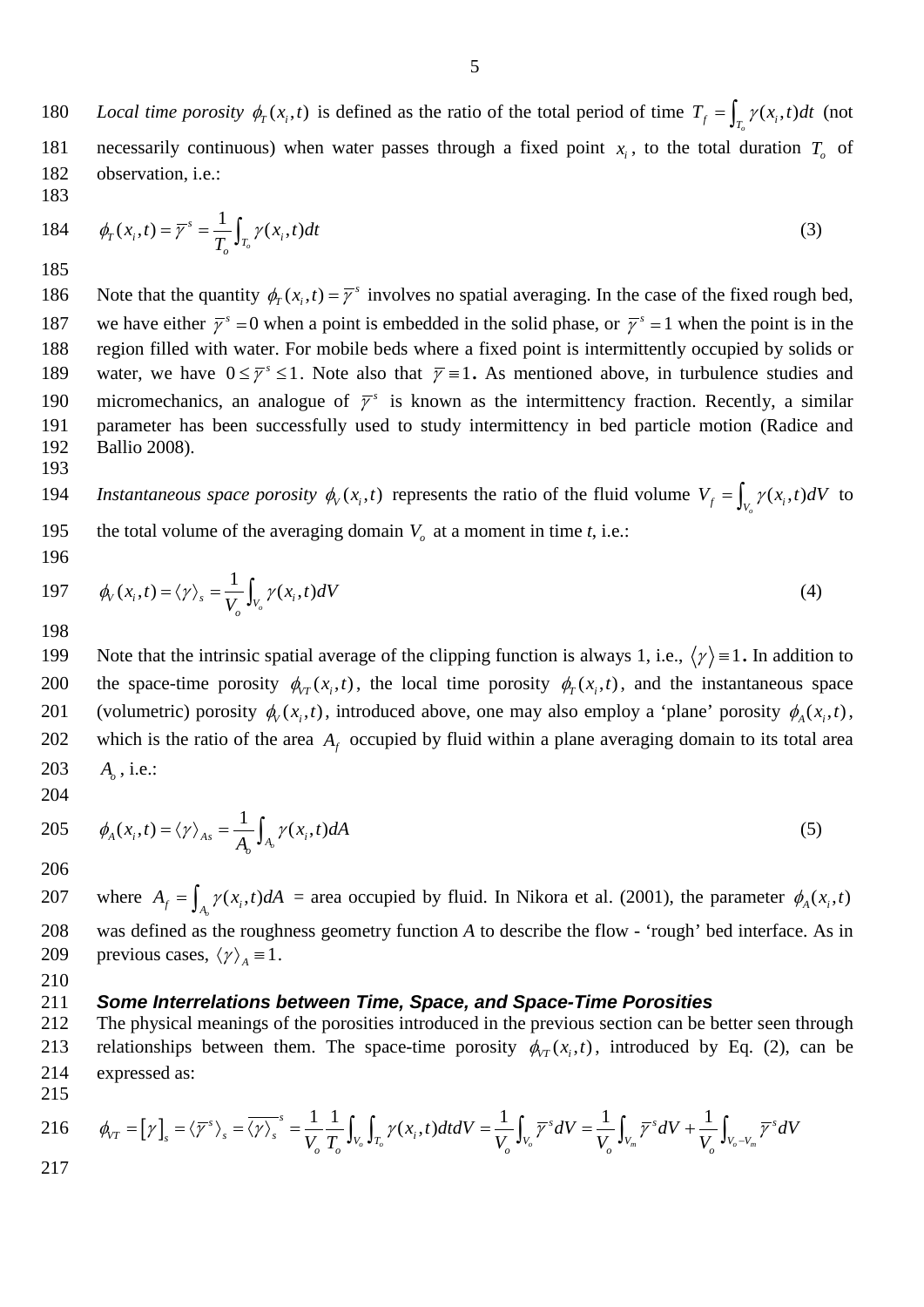$$
218 = \frac{1}{V_o} \int_{V_m} \overline{\gamma}^s dV = \frac{V_m}{V_o} \frac{1}{V_m} \int_{V_m} \overline{\gamma}^s dV = \phi_{V_m} \langle \overline{\gamma}^s \rangle = \phi_{V_m} \langle \phi_r \rangle
$$
\n
$$
219 \tag{6}
$$

where  $V_m$  = the part of  $V_o$  that has been 'visited' by fluid, even briefly, within  $T_o$ ;  $\frac{1}{V_o} \int_{V_o - V_m} \overline{\gamma}^s dV = 0$ *s*  $\int_{\rho}^{V}$  J $V_o$  -V 220 where  $V_m$  = the part of  $V_o$  that has been 'visited' by fluid, even briefly, within  $T_o$ ;  $\frac{1}{V_o} \int_{V_o - V_m} \overline{Y}^s dV =$ 

221 as  $\overline{\gamma}^s = 0$  everywhere within  $(V_o - V_m)$ ; and  $\phi_{vm} = V_m / V_o$  is the space porosity based on non-zero  $\overline{\gamma}^s$ . The quantity  $(V_o - V_m)$  is the remaining part of  $V_o$  that has never been 'visited' by fluid, even briefly, 223 within  $T<sub>o</sub>$ , and thus represents the total volume of permanent solid 'islands' within  $V<sub>o</sub>$ . For fixed 224 ('frozen') beds,  $\langle \phi_T \rangle = 1$  and therefore  $\phi_{VT} = \phi_{Vm} \langle \phi_T \rangle = \phi_{Vm} = \phi_v$ . For 'spatially homogeneous' mobile beds (i.e., with no permanent solid 'islands' within the averaging domain),  $\bar{y}^s \neq 0$  everywhere within 226 *V<sub>o</sub>*, and thus  $V_m = V_o$  and  $\phi_{Vm} = 1$ , giving  $\phi_{VT} = \phi_{Vm} \langle \phi_T \rangle = \langle \phi_T \rangle$ . The general case of  $\phi_{VT} = \phi_{Vm} \langle \phi_T \rangle$  is 227 intermediate between these two extremes.

228 In addition, we can consider  $\phi_{VT}$  in terms of a porosity that reflects potential existence of 'solid 229 islands' in time, i.e.: 230

231 
$$
\phi_{VT} = [\gamma]_s = \langle \overline{\gamma}^s \rangle_s = \overline{\langle \gamma \rangle_s}^s = \frac{1}{T_o} \frac{1}{V_o} \int_{T_o} \int_{V_o} \gamma(x_i, t) dV dt = \frac{1}{T_o} \int_{T_o} \langle \gamma \rangle_s dt = \frac{1}{T_o} \int_{T_m} \langle \gamma \rangle_s dt + \frac{1}{T_o} \int_{T_o - T_m} \langle \gamma \rangle_s dt
$$

232

$$
233 = \frac{1}{T_o} \int_{T_m} \langle \gamma \rangle_s dt = \frac{T_m}{T_o} \frac{1}{T_m} \int_{T_m} \langle \gamma \rangle_s dt = \phi_{T_m} \overline{\langle \gamma \rangle}_s = \phi_{T_m} \overline{\phi}_v
$$
\n(7)

234

235 where  $T_m$  = time period (not necessarily continuous) within the total averaging period  $T_o$  when a 236 part (even very small) of *V<sub>o</sub>* contained fluid;  $\frac{1}{T_o} \int_{T_o - T_m} \langle \gamma \rangle_s dt = 0$  as  $\langle \gamma \rangle_s = 0$  within  $(T_o - T_m)$ ; and 237  $\phi_{T_m} = T_m / T_o$  is the time porosity based on non-zero  $\langle \gamma \rangle$ . The quantity  $(T_o - T_m)$  is the remaining 238 part of *T<sub>o</sub>* when there is no fluid anywhere within the domain *V<sub>o</sub>*. For fixed ('frozen') beds,  $\phi_{Tm} \equiv 1$ 239 and therefore  $\phi_{VT} = \phi_{Tm} \overline{\phi}_V = \overline{\phi}_V = \phi_V$ , as expected. At the other extreme of temporarily homogeneous 240 mobile beds (i.e., with no solid 'islands' in time or, in other words, with no instance of a completely 241 'solid' domain),  $\phi_{Tm} \equiv 1$  and therefore  $\phi_{VT} = \phi_{Tm} \overline{\phi}_V = \overline{\phi}_V$ .

242 To summarise, in general the space-time porosity  $\phi_{VT}$  can be expressed as 243  $\phi_{VT} = \langle \overline{\gamma}^s \rangle_s = \phi_{Vm} \langle \phi_r \rangle$  and  $\phi_{VT} = \overline{\langle \gamma \rangle}^s_s = \phi_{Tm} \overline{\phi}_v$ , giving  $\phi_{Vm} \langle \phi_r \rangle = \phi_{Tm} \overline{\phi}_v$ . For the special case of homogeneously mobile beds (with no 'solid islands' in time or in space), we have  $\phi_{VT} = \langle \overline{\gamma}^s \rangle_s = \langle \phi_T \rangle$ 245 and  $\phi_{VT} = \overline{\langle \gamma \rangle}_s^s = \overline{\phi}_v$ , giving  $\phi_{VT} = \langle \phi_T \rangle = \overline{\phi}_v$ .

With the above definitions, another useful relationship is  $\int_{T_o} \int_{V_o} \gamma(x_i, t) dV dt = \overline{V}_f T_m = V_m \langle T_f \rangle$ 246 that clarifies the meaning of the quantity  $\int_{T_o} \int_{V_o} \gamma(x_i, t) dV dt$  in the definition of  $\phi_{VT}$  in Eq. (2). The 248 forms of bed porosity introduced in this subsection will be used below in establishing relations 249 between different forms of averaging as well as in the double-averaging theorems and in the double-250 averaged hydrodynamic equations. 251

#### 252 *Specific Definitions for Superficial and Intrinsic Averages*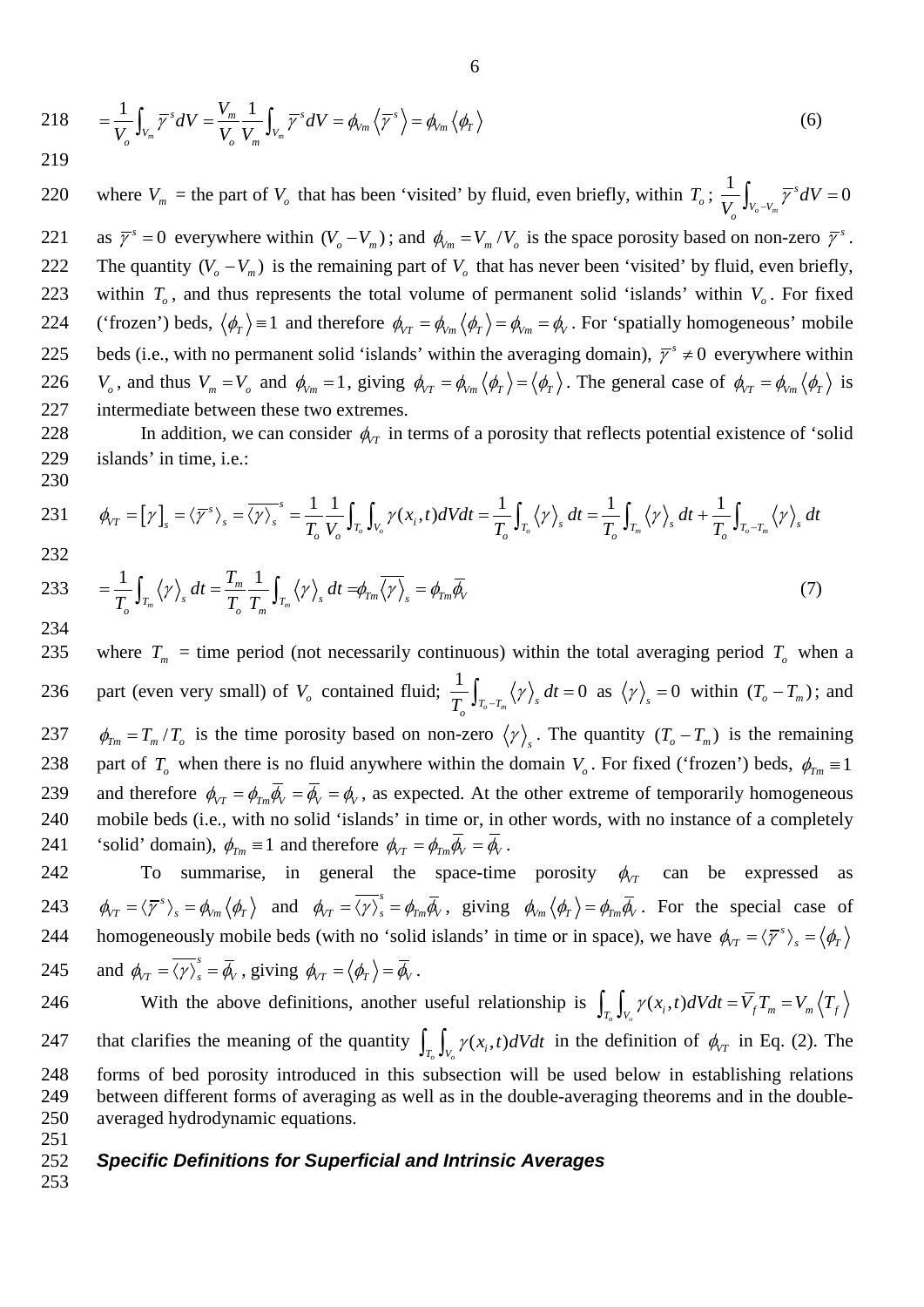#### 254 *Superficial averaging* 255

257

The superficial double-averaged quantity can be defined as a generalisation of  $\langle \theta \rangle$ , in Eq. (1), i.e.:

$$
258 \qquad \left[\theta\right]_s = \langle\overline{\theta}^s\rangle_s = \overline{\langle\theta\rangle_s}^s = \frac{1}{T_o} \frac{1}{V_o} \int_{T_o} \int_{T_o} \theta \gamma(x_i, t) dV dt \tag{8}
$$

259

As can be seen in Eq. (8), all three forms of double-averaging (i.e., space-time, consecutive time-261 *space, and consecutive space-time*) are identical for superficial averages. They may not be identical 262 for intrinsic averages, however, as shown below. for intrinsic averages, however, as shown below.

- 263
- 264 *Intrinsic space-time averaging* 265
- 266 This form of averaging is defined as: 267

268 
$$
\left[\theta\right] = \frac{1}{\iint\limits_{T_o V_o} \gamma(x_i, t) dV dt} \int\limits_{T_o V_o} \theta \gamma(x_i, t) dV dt = \frac{1}{\overline{V}_f T_m} \int\limits_{T_o V_o} \theta \gamma(x_i, t) dV dt = \frac{1}{V_m \langle T_f \rangle} \int\limits_{T_o V_o} \theta \gamma(x_i, t) dV dt \tag{9}
$$

269

270 Then the relation between  $[\theta]_s$  and  $[\theta]$  follows: 271

272 
$$
\left[\theta\right]_s = \frac{1}{T_o} \frac{1}{V_o} \int_{\mathcal{V}_o} \theta \gamma(x_i, t) dV dt = \frac{\int_{\mathcal{V}_o} \gamma(x_i, t) dV dt}{T_o V_o} \frac{1}{\int_{\mathcal{V}_o} \gamma(x_i, t) dV dt} \int_{\mathcal{V}_o} \theta \gamma(x_i, t) dV dt = \phi_{vr} \left[\theta\right]
$$
(10)

273

275

277

274 *Intrinsic consecutive time-space averaging*

276 By applying first time averaging and then spatial averaging, the quantity  $\langle \overline{\theta} \rangle$  can be defined as:

$$
\langle \overline{\theta} \rangle = \frac{1}{V_m} \int_{V_o} \frac{1}{T_f} \int_{T_o} \theta \gamma(x_i, t) dt dV = \frac{1}{V_m} \int_{V_o} \overline{\theta} dV
$$
\n(11)

279

280 The relation between  $\langle \overline{\theta}^s \rangle_s = [\theta]_s = \overline{\langle \theta \rangle_s}^s$  and  $\langle \overline{\theta} \rangle$  is then derived: 281

282 
$$
\langle \overline{\theta}^s \rangle_s = [\theta]_s = \overline{\langle \theta \rangle_s}^s = \frac{1}{T_o} \frac{1}{V_o} \iint_{T_o} \theta \gamma(x_i, t) dV dt = \frac{1}{V_o} \int_{V_o} \frac{1}{T_o} \int_{T_o} \theta \gamma(x_i, t) dt dV
$$

283

284 
$$
= \frac{V_m}{V_o} \frac{1}{V_m} \int_{V_o} \frac{T_f}{T_o} \frac{1}{T_f} \int_{T_o} \theta \gamma(x_i, t) dt dV = \frac{V_m}{V_o} \frac{1}{V_m} \int_{V_o} \frac{T_f}{T_o} \overline{\theta} dV = \phi_{V_m} \left\langle \phi_r \overline{\theta} \right\rangle
$$
(12)

285

286 *Intrinsic consecutive space-time averaging* 287

- 288 We can define  $\overline{\langle \theta \rangle}$  similar to Eq. (11) but with the reverse averaging order, i.e.:
- 289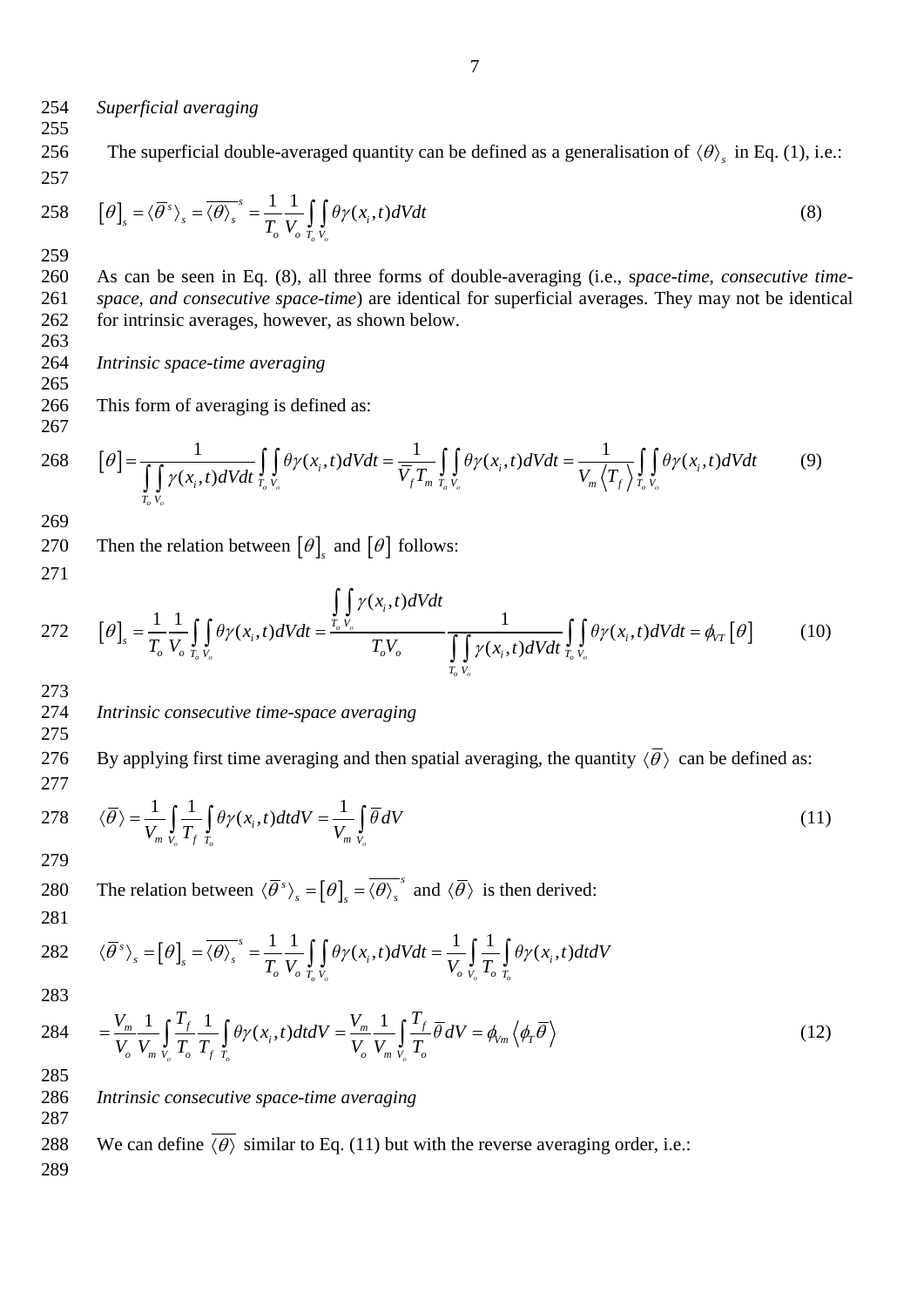$$
290 \qquad \overline{\langle \theta \rangle} = \frac{1}{T_m} \int_{T_o} \frac{1}{V_f} \int_{V_o} \theta \gamma(x_i, t) dV dt = \frac{1}{T_m} \int_{T_o} \langle \theta \rangle dt
$$
\n
$$
291 \qquad (13)
$$

292 The relation between  $\overline{\langle \theta \rangle_s}^s = \langle \overline{\theta}^s \rangle_s = [\theta]_s$  and  $\overline{\langle \theta \rangle}$  can be obtained as: 293

294 
$$
\overline{\langle \theta \rangle_s}^s = \langle \overline{\theta}^s \rangle_s = [\theta]_s = \frac{1}{T_o} \frac{1}{V_o} \iint_{T_o V_o} \theta \gamma(x_i, t) dV dt = \frac{1}{T_o} \int_{T_o} \frac{1}{V_o} \int_{V_o} \theta \gamma(x_i, t) dV dt
$$

295

299

$$
296 = \frac{T_m}{T_o} \frac{1}{T_m} \int_{T_o} \frac{V_f}{V_o} \frac{1}{V_f} \int_{V_o} \theta \gamma(x_i, t) dV dt = \frac{T_m}{T_o} \frac{1}{T_m} \int_{T_o} \frac{V_f}{V_o} \langle \theta \rangle dt = \phi_{T_m} \overline{\phi_V \langle \theta \rangle}
$$
(14)

298 To summarise, from the above relationships it follows that:

300 
$$
\left[\theta\right]_{s} = \langle\overline{\theta}^{s}\rangle_{s} = \overline{\langle\theta\rangle_{s}}^{s} = \phi_{vr}\left[\theta\right] = \phi_{v_{m}}\langle\phi_{r}\rangle\left[\theta\right] = \phi_{r_{m}}\overline{\phi}_{v}\left[\theta\right] = \phi_{v_{m}}\langle\phi_{r}\overline{\theta}\rangle = \phi_{r_{m}}\overline{\phi_{v}\langle\theta\rangle}
$$
(15)

302 where we use the equality  $\phi_{VT} = \phi_{\text{Vm}} \langle \phi_{T} \rangle = \phi_{\text{Vm}} \overline{\phi_{V}}$  derived in Eqs. (6) and (7). Equations (15) show that 303 the three different forms of intrinsic averages relate to each other as  $\partial \theta$   $\phi_{\mu\nu}$   $\langle \phi_r \rangle [\theta] = \phi_{rm} \bar{\phi}_r [\theta] = \phi_{\mu} \langle \phi_r \bar{\theta} \rangle = \phi_{rm} \bar{\phi}_r \langle \theta \rangle$ , i.e., in general, they are not identical. For spatially 305 non-correlated  $φ_τ$  and  $\bar{θ}$ , and for time non-correlated  $φ_τ$  and  $(θ)$ , equations (15) simplify to:

306

307 
$$
\phi_{V_m} \langle \phi_r \rangle [\theta] = \phi_{r_m} \overline{\phi}_V [\theta] = \phi_{V_m} \langle \phi_r \rangle \langle \overline{\theta} \rangle = \phi_{r_m} \overline{\phi_V} \overline{\langle \theta \rangle}
$$
(16)

from which we can conclude that for the uncorrelated pairs ( $\phi_T$  and  $\overline{\theta}$ ) and ( $\phi_V$  and  $\langle \theta \rangle$ ) the three 310 forms of intrinsic averages are identical, i.e.,  $[\theta] = \langle \overline{\theta} \rangle = \langle \overline{\theta} \rangle$ . The same applies, of course, for the fixed bed conditions, for which  $\langle \phi_r \rangle = 1$ ,  $\phi_{vm} = \phi_v$ ,  $\phi_{tm} = 1$ ,  $\overline{\phi_v} = \phi_v$ , and thus  $[\theta] = \langle \overline{\theta} \rangle = \langle \overline{\theta} \rangle$  again. 312

313 **Double-Averaging Theorems** 

#### 315 *Double-Averaging Theorems for Superficial Quantities*

 We first review the derivation of the double-averaging theorems for the superficial variables, refining Nikora et al.'s (2007a) approach. Using Eq. (8) and Gray and Lee's (1977) relationships as outlined in the Introduction, we can obtain the averaging theorem for the time derivative as: 319

$$
320 \qquad \left[\frac{\partial \theta}{\partial t}\right]_{s} = \left\langle \frac{\partial \theta}{\partial t}^{s} \right\rangle_{s} = \left\langle \frac{\partial \theta}{\partial t} \right\rangle_{s}^{s} = \frac{1}{T_{o}} \frac{1}{V_{o}} \int_{\tau_{o}} \int_{\tau_{o}} \frac{\partial \theta}{\partial t} \gamma(x_{i}, t) dV dt = \frac{1}{T_{o}} \frac{1}{V_{o}} \int_{\tau_{o}} \int_{\tau_{o}} \frac{\partial \theta \gamma}{\partial t} dV dt - \frac{1}{T_{o}} \frac{1}{V_{o}} \int_{\tau_{o}} \int_{\tau_{o}} \frac{\partial \gamma}{\partial t} dV dt
$$

<u>52</u>

314

$$
322 = \frac{\partial}{\partial t} \left( \frac{1}{T_o} \frac{1}{V_o} \int_{T_o} \int_{V_o} \theta \gamma dV dt \right) + \frac{1}{T_o} \frac{1}{V_o} \int_{V_o} \left( \int_{V_o} \theta v_i n_i \delta(x_i - x_{si}) dV \right) dt
$$

$$
324 = \frac{\partial [\theta]_s}{\partial t} + \frac{1}{T_o} \frac{1}{V_o} \iint_{\mathcal{S}_{int}} (\iint_{S_{int}} \theta v_i n_i dS) dt = \frac{\partial [\theta]_s}{\partial t} + \frac{1}{V_o} \frac{\iint \theta v_i n_i dS}{S_{int}}^s
$$
(17)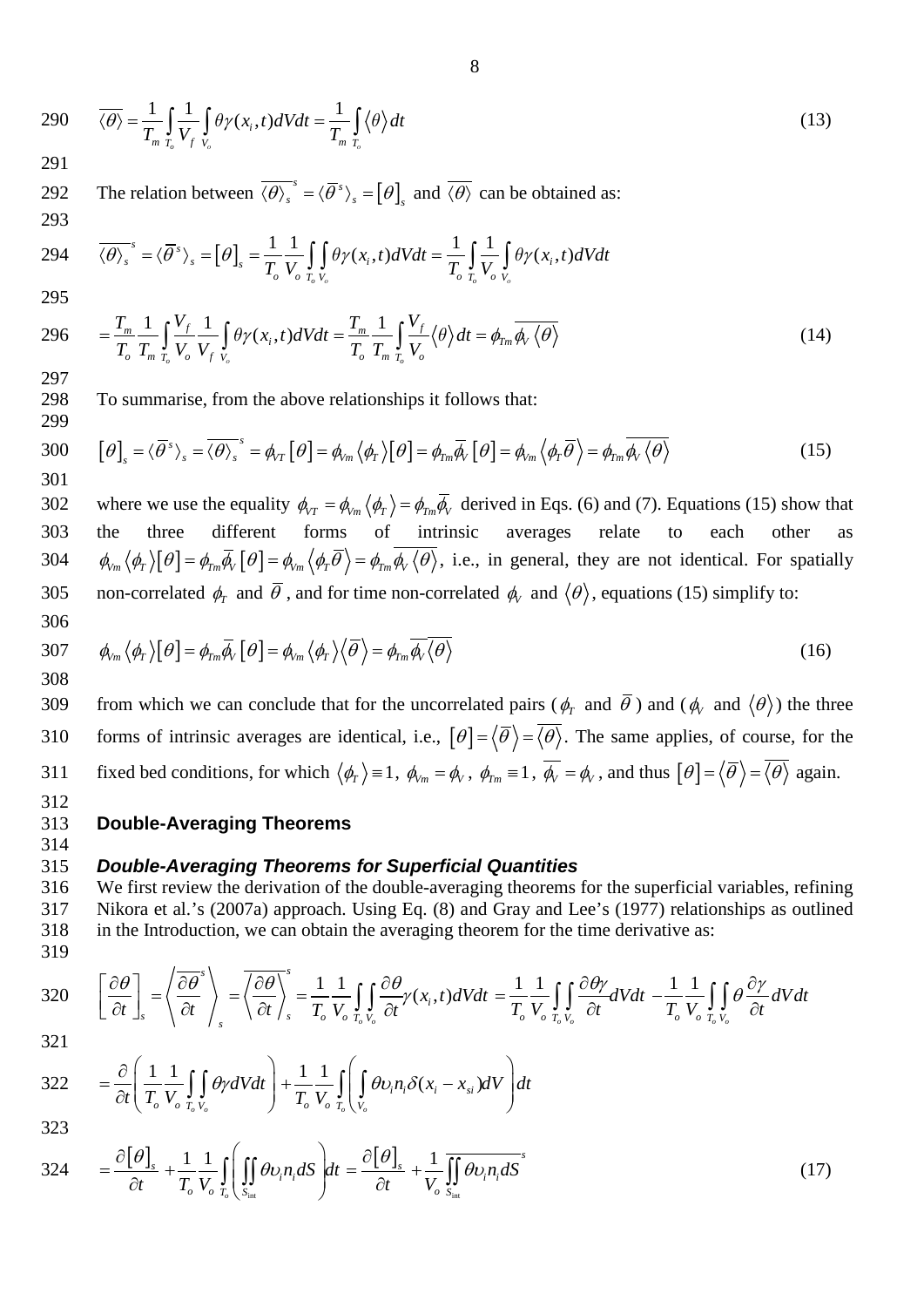325<br>326

327

For the spatial derivative, it follows, similarly, that:

$$
328 \qquad \left[\frac{\partial \theta}{\partial x_i}\right]_s = \left\langle \frac{\partial \theta}{\partial x_i} \right\rangle_s = \overline{\left\langle \frac{\partial \theta}{\partial x_i} \right\rangle_s} = \frac{1}{T_o} \frac{1}{V_o} \int_{\tau_o} \int_{\tau_o} \frac{\partial \theta}{\partial x_i} \gamma(x_i, t) dV dt = \frac{1}{T_o} \frac{1}{V_o} \int_{\tau_o} \int_{\tau_o} \frac{\partial \theta \gamma}{\partial x_i} dV dt - \frac{1}{T_o} \frac{1}{V_o} \int_{\tau_o} \int_{\tau_o} \theta \frac{\partial \gamma}{\partial x_i} dV dt
$$
\n
$$
329 \qquad \qquad
$$

329

$$
330 = \frac{\partial}{\partial x_i} \left( \frac{1}{T_o} \frac{1}{V_o} \int_{\tau_o} \int_{V_o} \theta \gamma dV dt \right) - \frac{1}{T_o} \frac{1}{V_o} \int_{\tau_o} \left( \int_{V_o} \theta n_i \delta(x_i - x_{si}) dV \right) dt
$$

331

$$
332 = \frac{\partial [\theta]_s}{\partial x_i} - \frac{1}{T_o} \frac{1}{V_o} \int_{\tau_o} \left( \iint_{S_{int}} \theta n_i dS \right) dt = \frac{\partial [\theta]_s}{\partial x_i} - \frac{1}{V_o} \overline{\iint_{S_{int}} \theta n_i dS}^s
$$
(18)

333<br>334

335

Thus, we arrive at the following general double-averaging theorems for superficial derivatives:

336 
$$
\left[\frac{\partial \theta}{\partial t}\right]_{s} = \frac{\partial [\theta]_{s}}{\partial t} + \frac{1}{V_{o}} \underbrace{\iint_{S_{int}} \theta v_{i} n_{i} dS}_{s}
$$
 and  $\left[\frac{\partial \theta}{\partial x_{i}}\right]_{s} = \frac{\partial [\theta]_{s}}{\partial x_{i}} - \frac{1}{V_{o}} \underbrace{\iint_{S_{int}} \theta n_{i} dS}_{s}$  (19)

337

338 which are suitable for both fixed-bed and mobile-bed conditions. Note that although Nikora et al. 339 (2007a) used consecutive time-space averaging, equations (19) are identical to equations (6a) in 340 Nikora et al. (2007a), as a consequence of  $[\theta]_s = \langle \overline{\theta}^s \rangle_s = \langle \overline{\theta}^s \rangle_s$ .

### 341

### 342 *Double-Averaging Theorems for Intrinsic Quantities*

343 Using the relation  $[\theta] = \phi_{VT}[\theta]$  from Eq. (10), we can obtain from (19) the general double-344 averaging theorems for intrinsic derivatives as: 345

346 
$$
\left[\frac{\partial \theta}{\partial t}\right] = \frac{1}{\phi_{VT}} \frac{\partial \phi_{VT}[\theta]}{\partial t} + \frac{1}{\phi_{VT}V_o} \frac{\partial \phi_{\eta}}{\partial t} \frac{\partial v_{\eta}}{\partial s} \text{ and } \left[\frac{\partial \theta}{\partial x_i}\right] = \frac{1}{\phi_{VT}} \frac{\partial \phi_{\eta}}{\partial x_i} \left[\frac{\theta}{\phi_{\eta}}\right] - \frac{1}{\phi_{\eta}V_o} \frac{\partial \phi_{\eta}}{\partial s_{\eta}} dS
$$
 (20)

Taking into account that  $\phi_{VT}$  /  $\phi_{rw}$  =  $\langle \phi_r \rangle$  and  $[\theta] = \langle \phi_r \overline{\theta} \rangle / \langle \phi_r \rangle$  that follow from equations (6) and 349 (15), one can also obtain from (20):

350

351 
$$
\left\langle \phi_r \frac{\overline{\partial \theta}}{\partial t} \right\rangle = \frac{1}{\phi_{\text{V}_{m}}} \frac{\partial \phi_{\text{V}_{m}} \left\langle \phi_r \theta \right\rangle}{\partial t} + \frac{1}{\phi_{\text{V}_{m}} V_o} \overline{\iint_{S_{\text{int}}}} \theta v_i n_i dS^{\text{s}} \text{ and}
$$
  
352  $\left\langle \phi_r \frac{\overline{\partial \theta}}{\partial x_i} \right\rangle = \frac{1}{\phi_{\text{V}_{m}}} \frac{\partial \phi_{\text{V}_{m}} \left\langle \phi_r \overline{\theta} \right\rangle}{\partial x_i} - \frac{1}{\phi_{\text{V}_{m}} V_o} \overline{\iint_{S_{\text{int}}}} \theta n_i dS^{\text{s}} \qquad (21)$ 

353

 Equations (21) are consistent with equations (6b) in Nikora et al. (2007a) that were derived using, implicitly, *consecutive time-space averaging*. Although being algebraically identical to those in Nikora et al. (2007a, Eq 6b), equations (21) now involve spatial and time bed porosities that have been explicitly derived in this paper for mobile-bed conditions. Thus, equations (20) and (21) update those given in Nikora et al. (2007a) by refining the meanings of variables and parameters involved in the averaging procedures, thereby making their use and parameterisations for mobile-bed conditions clarified. It should be highlighted that the spatial averaging theorems of (19) and (20), as well as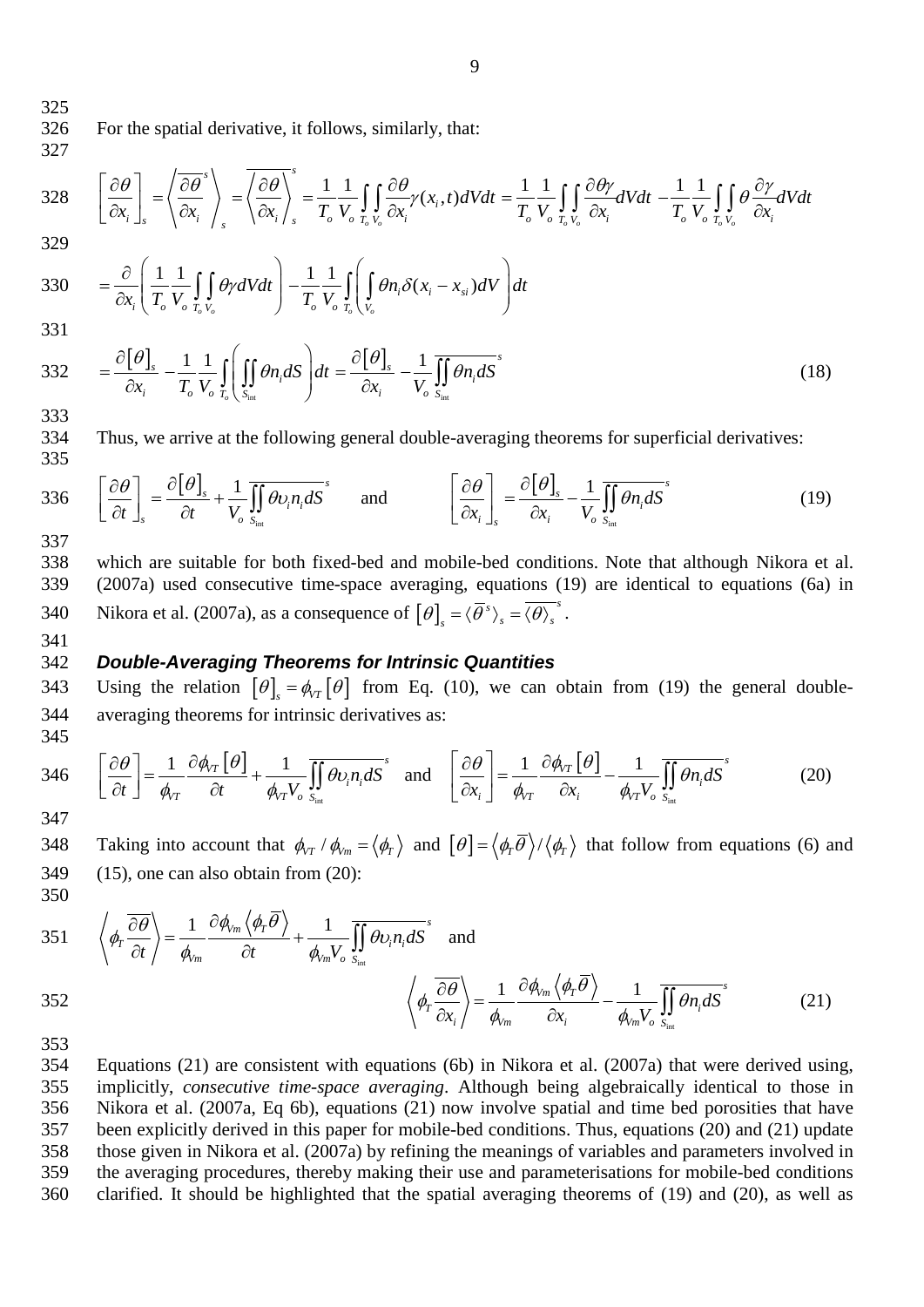#### **Modified Reynolds Decomposition**

 As outlined in the Introduction, derivation of the double-averaged hydrodynamic equations involves three components, two of which (the averaging operators and theorems) have been revisited in the previous sections. The remaining component, modified Reynolds decomposition of instantaneous variables, can be defined for the discussed forms of double averaging as:

370 
$$
\theta = [\theta] + \ddot{\theta} = \langle \phi_r \overline{\theta} \rangle / \langle \phi_r \rangle + \ddot{\theta}
$$
 or  
\n371  $\theta = [\theta] + \ddot{\theta} = \overline{\phi} \langle \theta \rangle / \overline{\phi} + \ddot{\theta}$   
\n372  $\theta = \langle \overline{\theta} \rangle + \tilde{\overline{\theta}} + \theta' = \overline{\theta} + \theta'$  for consecutive time-space averaging  
\n374  $\theta = \overline{\langle \theta \rangle} + \langle \theta \rangle' + \tilde{\theta} = \langle \theta \rangle + \tilde{\theta}$  for consecutive space-time averaging

376 where  $\ddot{\theta}$  = the deviation of the instantaneous variable  $\theta$  from its double-averaged value  $[\theta]$ ,  $\ddot{\theta}$  = 377 the deviation of the instantaneous variable  $\theta$  from its spatially-averaged instantaneous value  $\langle \theta \rangle$ ,  $\tilde{\bar{\theta}}$ 378 = the deviation of the time-averaged variable  $\bar{\theta}$  from its spatially-averaged value  $\langle \bar{\theta} \rangle$ , and prime indicates deviation from a time-averaged value. Note that to improve consistency in symbols for 380 different forms of averaging we use here  $\tilde{\bar{\theta}}$  and  $\tilde{\theta}$  instead of  $\tilde{\theta}$  and  $\hat{\theta}$  employed in Nikora et al. (2007a,b), respectively. For fixed beds or in the case of the time and space porosities being 382 uncorrelated with hydrodynamic variables for mobile beds, the decomposition  $\theta = [\theta] + \ddot{\theta}$  merges 383 with the decompositions  $\theta = \langle \overline{\theta} \rangle + \overline{\theta} + \theta'$  and  $\theta = \langle \overline{\theta} \rangle + \langle \theta' \rangle' + \overline{\theta}$  (since  $[\theta] = \langle \overline{\theta} \rangle = \langle \overline{\theta} \rangle$ ), which can be linked through the double-decomposition of Pedras and de Lemos (2000), as discussed in Nikora et al. (2007a) and explored in Pokrajac et al. (2008), i.e.:

- 
- 387  $\theta = \langle \overline{\theta} \rangle + \ddot{\theta} = \langle \overline{\theta} \rangle + \tilde{\overline{\theta}} + \theta', \qquad \theta = \langle \overline{\theta} \rangle + \ddot{\theta} = \langle \overline{\theta} \rangle + \langle \theta \rangle' + \tilde{\theta} \qquad \Rightarrow \qquad \langle \theta \rangle' + \tilde{\theta} = \tilde{\overline{\theta}} + \theta' = \ddot{\theta}$

#### **Double-Averaged Hydrodynamic Equations**

390 For the general case of mobile-bed flows, the appearance of the double-averaged equations will<br>391 depend on an averaging form and associated decomposition of flow variables. For consistency with depend on an averaging form and associated decomposition of flow variables. For consistency with RANS, and to take advantage of already-available data (which in most cases were collected within a RANS framework), the *consecutive time-space* form of double averaging and the associated 394 decomposition  $\theta = \langle \overline{\theta} \rangle + \overline{\theta} + \theta'$  are adopted in the following discussion. In the derivation of the 395 equations below, it is assumed that  $\overline{\overline{\theta}} = \overline{\theta}$ ,  $\langle \langle \theta \rangle \rangle = \langle \theta \rangle$ ,  $\overline{\overline{\hat{\theta}}} = \overline{\hat{\theta}}$ ,  $\langle \overline{\hat{\theta}} \rangle = 0$ , and  $\overline{\theta'} = 0$ , similar to the Reynolds averaging rules. Thus, using equation (12), i.e.,  $[\theta]_s = \langle \overline{\theta}^s \rangle_s = \phi_{v_m} \langle \phi_r \overline{\theta} \rangle$ , the 397 decomposition  $\theta = \langle \overline{\theta} \rangle + \overline{\theta} + \theta'$ , and the spatial averaging theorems (21), the following double- averaged equations can be derived from their counterparts for instantaneous variables as shown below. 

*Double-averaged continuity equation*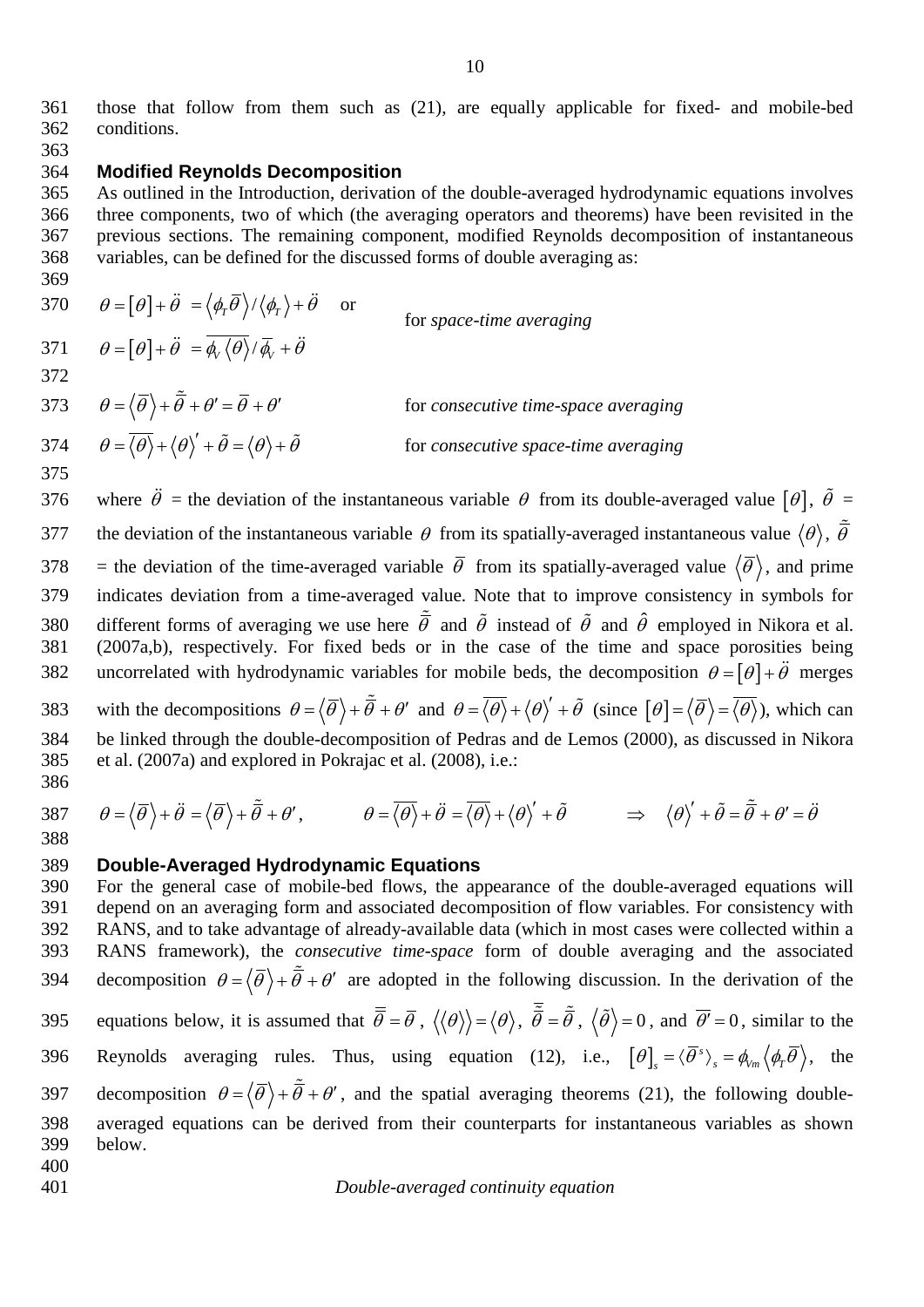402 403 Starting with: 404

$$
405 \frac{\partial \rho}{\partial t} + \frac{\partial \rho u_i}{\partial x_i} = 0 \tag{22a}
$$

407 the following double-averaged continuity equation can be obtained (for  $\rho$  = constant and  $u_i = v_i$  on 408 the interfacial surface): 409

$$
410 \qquad \frac{\partial \phi_{\nu_m} \langle \phi_r \rangle}{\partial t} + \frac{\partial \phi_{\nu_m} \langle \phi_r \overline{u}_i \rangle}{\partial x_i} = 0 \tag{22b}
$$

411

414

For spatially uncorrelated local time porosity and flow velocities (i.e.,  $\langle \phi_r \overline{u}_i \rangle = \langle \phi_r \rangle \langle \overline{u}_i \rangle$ ), equation (22b) can be simplified, using a space-time porosity  $\phi_{\text{tr}} = \phi_{\text{tm}} \langle \phi_{\text{tr}} \rangle$  of Eq. (6), as:

415 
$$
\frac{\partial \phi}{\partial t} + \frac{\partial \phi \langle \overline{u_i} \rangle}{\partial x_i} = 0
$$
 (22c)

416

418<br>419

420 421

426

417 where we use  $\phi_{\text{VT}} = \phi$  for brevity.

419 *Double-averaged momentum equation*

Using the Navier-Stokes equation as a starting point, i.e.: 422

423 
$$
\frac{\partial u_i}{\partial t} + \frac{\partial u_i u_j}{\partial x_j} = g_i - \frac{1}{\rho} \frac{\partial p}{\partial x_i} + \frac{\partial}{\partial x_j} \left( v \frac{\partial u_i}{\partial x_j} \right)
$$
(23a)  
424

### 425 the following double-averaged momentum equation is obtained:

427 
$$
\frac{\partial \phi_{\text{vm}} \langle \phi_{\text{r}} \overline{u}_{i} \rangle}{\partial t} + \frac{\partial \phi_{\text{vm}} \langle \phi_{\text{r}} \rangle \langle \overline{u}_{i} \rangle \langle \overline{u}_{i} \rangle}{\partial x_{j}} = \underbrace{\phi_{\text{vm}} \langle \phi_{\text{r}} g_{i} \rangle}_{3} - \underbrace{\frac{1}{\rho} \frac{\partial \phi_{\text{vm}} \langle \phi_{\text{r}} \overline{p} \rangle}{\partial x_{i}}}_{4} - \underbrace{\frac{\partial \phi_{\text{vm}} \langle \phi_{\text{r}} \overline{u}_{i} \overline{u}_{i} \rangle}{\partial x_{j}}}_{5} - \underbrace{\frac{\partial \phi_{\text{vm}} \langle \phi_{\text{r}} \overline{u}_{i} \overline{u}_{i} \rangle}{\partial x_{j}}}_{5}
$$
\n428 
$$
+ \underbrace{\frac{\partial}{\partial x_{j}} \left( \phi_{\text{vm}} \langle \phi_{\text{r}} v \overline{\frac{\partial u_{i}}{\partial x_{j}} \rangle} \right)}_{7} - \underbrace{\frac{\partial \phi_{\text{vm}} \langle \phi_{\text{r}} \overline{u}_{i} \rangle \langle \overline{u}_{i} \rangle}{\partial x_{j}}}_{8} - \underbrace{\frac{\partial \phi_{\text{vm}} \langle \phi_{\text{r}} \overline{u}_{i} \rangle \langle \overline{u}_{i} \rangle}{\partial x_{j}}}_{5}
$$
\n429 
$$
+ \underbrace{\frac{1}{\rho} \frac{1}{V_{o}} \frac{1}{S} \int_{S_{\text{int}}} p n_{i} dS^{s}}_{10} - \underbrace{\frac{1}{V_{o}} \int_{S_{\text{int}}} \left( v \frac{\partial u_{i}}{\partial x_{j}} \right) n_{j} dS}_{11}
$$
\n429 (23b)

430

 Eq. (23b) is derived by applying an operation of superficial double-averaging to each term of the initial momentum equation (23a), and then transforming these terms using the double-averaging theorems (Eqs. 21) supplemented with the decomposition of the instantaneous velocities as  $u_i = \langle \overline{u_i} \rangle + \overline{\tilde{u}_i} + u'_i$ . Terms 1 and 2 in equation (23b) represent local and convective accelerations,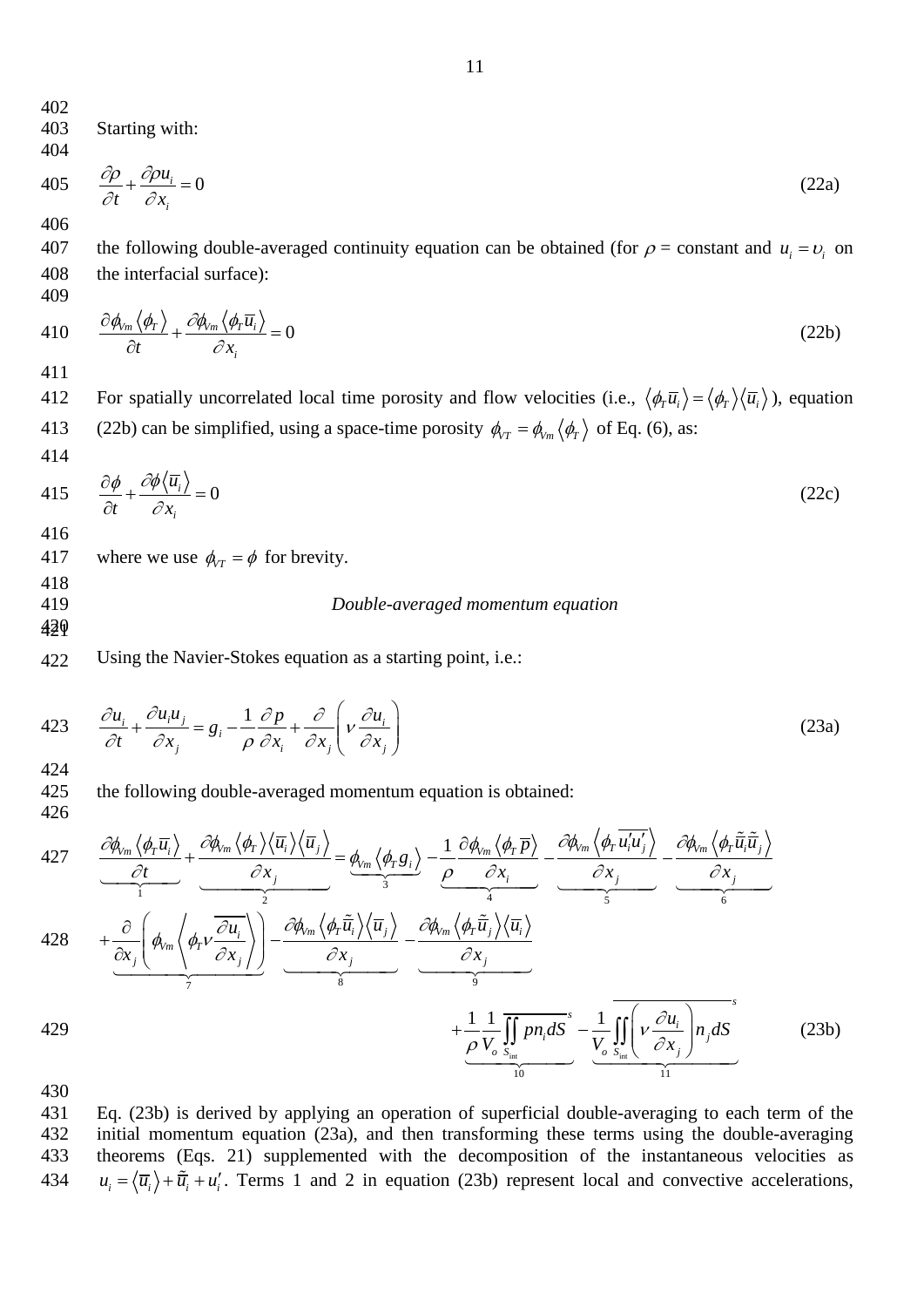435 respectively. The third term is the gravity term; the fourth term is the pressure gradient; the fifth, 436 sixth and seventh terms are contributions from turbulent  $(\langle \phi_r \overline{u'_i u'_j} \rangle)$ , form-induced  $(\langle \phi_r \overline{\tilde{u}_i \tilde{u}_j} \rangle)$ , and 437 viscous fluid stresses, respectively; the eighth and ninth terms represent momentum fluxes (stresses)<br>438 due to potential spatial correlations between the local time porosity and time-averaged velocities: and due to potential spatial correlations between the local time porosity and time-averaged velocities; and 439 the final two terms, i.e., tenth and eleventh, are pressure and viscous drag terms. For the case when 440 spatial correlations between the local time porosity and time-averaged flow parameters can be 441 neglected, equation (23b) can be simplified, using the continuity equation (22c) and the space-time 442 porosity  $\phi = \phi_{\text{VT}} = \phi_{\text{Vm}} \langle \phi_{\text{r}} \rangle$ , as:

443

444 
$$
\frac{\partial \langle \overline{u_i} \rangle}{\partial t} + \langle \overline{u_j} \rangle \frac{\partial \langle \overline{u_i} \rangle}{\partial x_j} = g_i - \frac{1}{\rho} \frac{1}{\phi} \frac{\partial \phi \langle \overline{p} \rangle}{\partial x_i} - \frac{1}{\phi} \frac{\partial \phi \langle u_i' u_j' \rangle}{\partial x_j} - \frac{1}{\phi} \frac{\partial \phi \langle \overline{\tilde{u}_i} \overline{\tilde{u}_j} \rangle}{\partial x_j} + \frac{1}{\phi} \frac{\partial}{\partial x_j} \left( \phi \langle \overline{v \frac{\partial u_i}{\partial x_j}} \rangle \right)
$$
  
445 
$$
+ \frac{1}{\rho} \frac{1}{\phi} \frac{1}{V_o} \frac{1}{\iint_{S_{\text{int}}} p n_i dS}^s - \frac{1}{\phi} \frac{1}{V_o} \frac{1}{\iint_{S_{\text{int}}} \left( v \frac{\partial u_i}{\partial x_j} \right) n_j dS}
$$
(23c)

$$
446
$$

448

#### 447 *Double-averaged advection-diffusion equation*

int  $\mathcal{L}$  int

440 Using the advection-diffusion equation for instantaneous variables as a starting point, i.e.:

451 
$$
\frac{\partial C}{\partial t} + \frac{\partial C u_j}{\partial x_j} = \frac{\partial}{\partial x_j} \left( \chi_m \frac{\partial C}{\partial x_j} \right) + F
$$
 (24a)

452

453 the following double-averaged advection-diffusion equation can be similarly derived: 454

455 
$$
\frac{\partial \phi_{\scriptscriptstyle{vm}} \langle \phi_{\scriptscriptstyle{T}} \overline{C} \rangle}{\partial t} + \frac{\partial \phi_{\scriptscriptstyle{vm}} \langle \phi_{\scriptscriptstyle{T}} \rangle \langle \overline{C} \rangle \langle \overline{u}_{\scriptscriptstyle{j}} \rangle}{\partial x_{\scriptscriptstyle{j}}} = \frac{\partial}{\partial x_{\scriptscriptstyle{j}}} \left( \phi_{\scriptscriptstyle{vm}} \langle \phi_{\scriptscriptstyle{T}} \overline{C} \overline{C} \rangle \rangle \right) - \frac{\partial \phi_{\scriptscriptstyle{vm}} \langle \phi_{\scriptscriptstyle{T}} \overline{C} u_{\scriptscriptstyle{j}} \rangle}{\partial x_{\scriptscriptstyle{j}}} - \frac{\partial \phi_{\scriptscriptstyle{vm}} \langle \phi_{\scriptscriptstyle{T}} \overline{C} \overline{u}_{\scriptscriptstyle{j}} \rangle}{\partial x_{\scriptscriptstyle{j}}} - \frac{\partial \phi_{\scriptscriptstyle{vm}} \langle \phi_{\scriptscriptstyle{T}} \overline{C} \overline{u}_{\scriptscriptstyle{j}} \rangle \langle \overline{u}_{\scriptscriptstyle{j}} \rangle}{\partial x_{\scriptscriptstyle{j}}} - \frac{\partial \phi_{\scriptscriptstyle{vm}} \langle \phi_{\scriptscriptstyle{T}} \overline{C} \rangle \langle \overline{u}_{\scriptscriptstyle{j}} \rangle}{\partial x_{\scriptscriptstyle{j}}} - \frac{\partial \phi_{\scriptscriptstyle{vm}} \langle \phi_{\scriptscriptstyle{T}} \overline{u}_{\scriptscriptstyle{j}} \rangle \langle \overline{C} \rangle}{\partial x_{\scriptscriptstyle{j}}} - \frac{1}{V_{o}} \frac{\int_{S_{\scriptscriptstyle{vm}} \setminus S} \left( \chi_{\scriptscriptstyle{m}} \frac{\partial C}{\partial x_{\scriptscriptstyle{j}}} \right) n_{\scriptscriptstyle{j}} dS}{\int_{S}} + \phi_{\scriptscriptstyle{vm}} \langle \phi_{\scriptscriptstyle{T}} \overline{F} \rangle
$$
(24b)

457

458 where *C* = passive substance concentration;  $\chi_m$  = molecular diffusion coefficient; and *F* = source/sink of substance *C*. Terms 1 and 2 in equation (24b) represent local change of concentration and convective transport. The third, fourth, and fifth terms are due to the molecular diffusion, 461 turbulent transport  $(\langle \phi_r \overline{C' u'_j} \rangle)$ , and form-induced transport  $(\langle \phi_r \overline{\tilde{C} \tilde{u}_j} \rangle)$ , respectively; the sixth and seventh terms represent substance fluxes due to potential spatial correlations between the local time porosity and time-averaged velocities and concentrations; the final two terms, i.e., eighth and ninth, are an interfacial flux term (i.e., heterogeneous reaction rate) and a homogeneous reaction rate, respectively. For the case when spatial correlations between the local time porosity and time- averaged flow parameters can be neglected, equation (24b) can be simplified, using the continuity 467 equation (22c) and the space-time porosity  $\phi = \phi_{\text{V}} = \phi_{\text{V}} / \phi_{\text{r}}$ , as: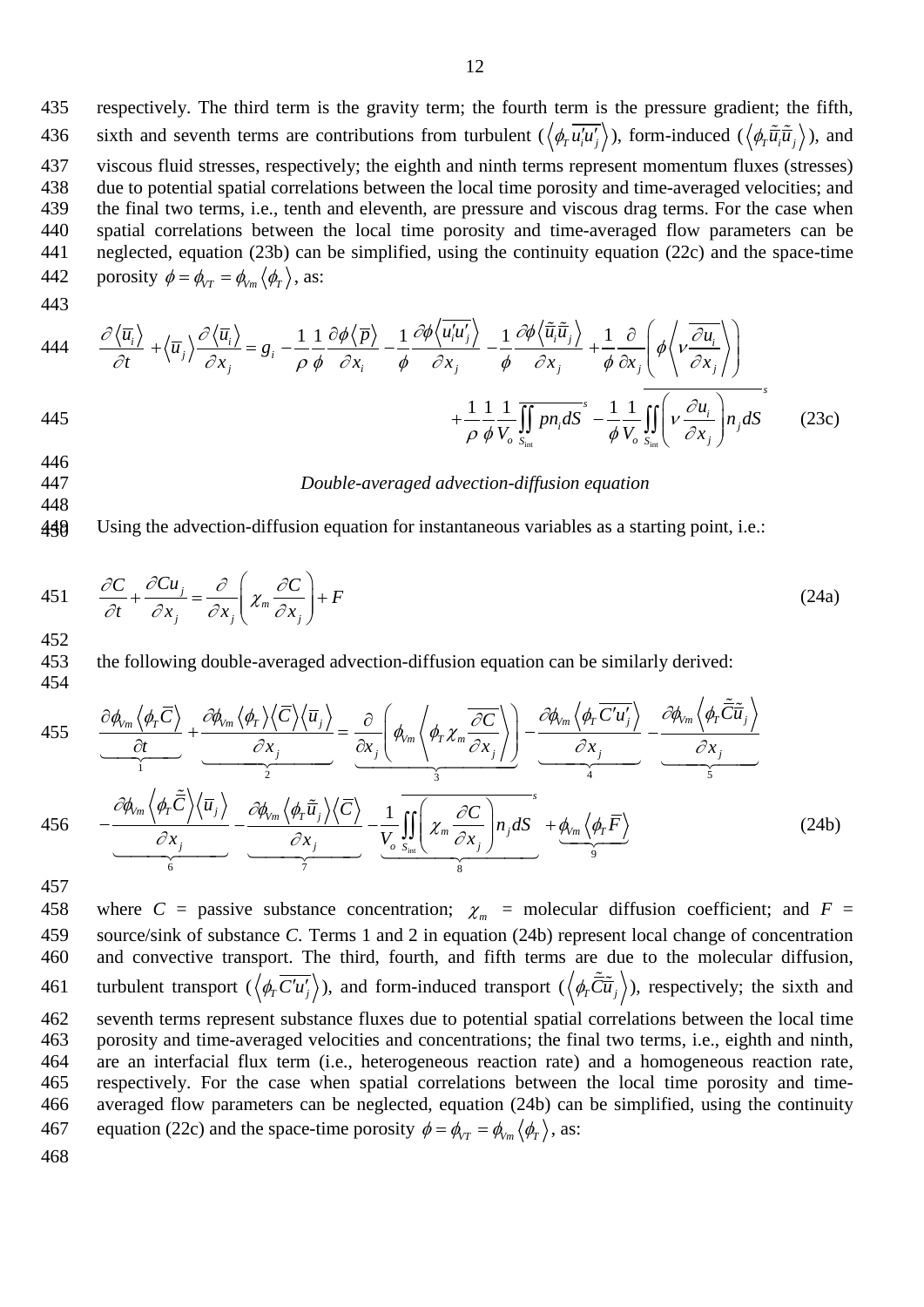469 
$$
\frac{\partial \langle \overline{C} \rangle}{\partial t} + \langle \overline{u}_j \rangle \frac{\partial \langle \overline{C} \rangle}{\partial x_j} = \frac{1}{\phi} \frac{\partial}{\partial x_j} \left( \phi \left( \chi_m \frac{\partial C}{\partial x_j} \right) \right) - \frac{1}{\phi} \frac{\partial \phi \langle \overline{C} u'_j \rangle}{\partial x_j} - \frac{1}{\phi} \frac{\partial \phi \langle \overline{\tilde{C}} \tilde{u}_j \rangle}{\partial x_j}
$$
  
470 
$$
- \frac{1}{\phi} \frac{1}{V_o} \frac{1}{S_{\text{int}}} \left( \chi_m \frac{\partial C}{\partial x_j} \right) n_j dS + \langle \overline{F} \rangle
$$
(24c)

471

472 Advection-diffusion equations similar to (24a)-(24c) can also be derived for fine suspended 473 sediments at low concentrations at which the advection-diffusion approximation is appropriate.

474 Compared to the conventional RANS equations, Eqs. (22)-(24) contain some additional terms 475 such as dispersive or form-induced stresses  $\langle \phi_r \tilde{\vec{u}}_i \tilde{\vec{u}}_j \rangle$  and fluxes  $\langle \phi_r \tilde{\vec{c}} \tilde{\vec{u}}_j \rangle$  due to spatial correlations 476 of the respective time-averaged velocities and concentration fields; momentum and substance fluxes 477 due to potential spatial correlations between the local time porosity and time-averaged velocities and 478 concentrations; the form drag per unit fluid mass  $f_{p_i} = -(1/\rho V_o) \sqrt{\int_{S_{int}} p n_i dS}$ ; the viscous drag per 479 unit fluid mass  $f_{vi} = (1/V_o) \overline{\int \int_{S_{int}} (v \partial u_i / \partial x_j) n_j dS}^s$ ; and the diffusive flux at the water - bed surface 480 interface  $J = (1/V_o) \int_{S_{int}}^{S} (\chi_m \partial C / \partial x_j) n_j dS^s$  (including biological surfaces when relevant). The 481 quantities  $\langle \phi_r \tilde{u}_i \tilde{u}_j \rangle$  and  $\langle \phi_r \tilde{C} \tilde{u}_j \rangle$  in equations (23) and (24) follow from double-averaging, similar to 482  $\overline{u'_i u'_j}$  and  $\overline{u'_j C'}$  in the time-averaged equations that appear due to time averaging of the Navier-Stokes 483 and advection-diffusion equations for instantaneous variables. Some details on these unconventional 484 terms for fixed-bed flows can be found in Nikora et al. (2007a,b) and Nikora and Rowinski (2008).

 When required, the double-averaged hydrodynamic equations can also be formulated within *space-time* and *consecutive space-time* averaging frameworks, which are analytically linked to equations (22) to (24) obtained based on *consecutive time-space* averaging. The appearance of the double-averaged equations for the fixed-bed conditions are equivalent to (22c), (23c), and (24c) 489 where  $\phi = \phi_{VT} = \phi_{\text{vm}} \langle \phi_T \rangle = \phi_{\text{v}}$ , as  $\langle \phi_T \rangle = 1$  and  $\phi_{\text{vm}} = \phi_{\text{v}}$ .

#### 491 **Discussion** 492

490

 Equations (22c), (23c), and (24c) are identical in appearance to the corresponding equations presented in Nikora et al. (2007a). However, their justification and use for data analysis, interpretation, and modelling of the mobile-bed flows should now be clearer as the meanings of the time and spatial porosities and the potential roles of spatial correlations between the local time porosity and time-averaged velocities and concentrations are now unambiguously defined and explained. It should also be highlighted that equations (22c), (23c), and (24c) are simplified versions of the more general equations (22b), (23b), and (24b) that include the potential effects of spatial correlations between the local time porosity and time-averaged velocities and concentrations (they are neglected in Eqs. (22c), (23c), and (24c)).

The correlations  $\langle \phi_r \tilde{\vec{u}}_i \rangle$  and  $\langle \phi_r \tilde{\vec{C}} \rangle$  in Eqs. (22) to (24) are introduced in this paper for the first

 time and thus information about them and their gradients is not yet available. These terms have to be quantitatively assessed as there may be situations where they cannot be neglected and thus full equations (22b), (23b), and (24b) have to be employed. Indeed, channel beds of most natural rivers are characterised by roughness patchiness generated by a variety of mechanisms. Examples include particle clusters in gravel-bed rivers (e.g., Papanicolaou et al. 2011), ripple/dune patches in sand-bed rivers (e.g., Aberle et al. 2010), and vegetation patches in low-order rivers (e.g., Nepf 2012). These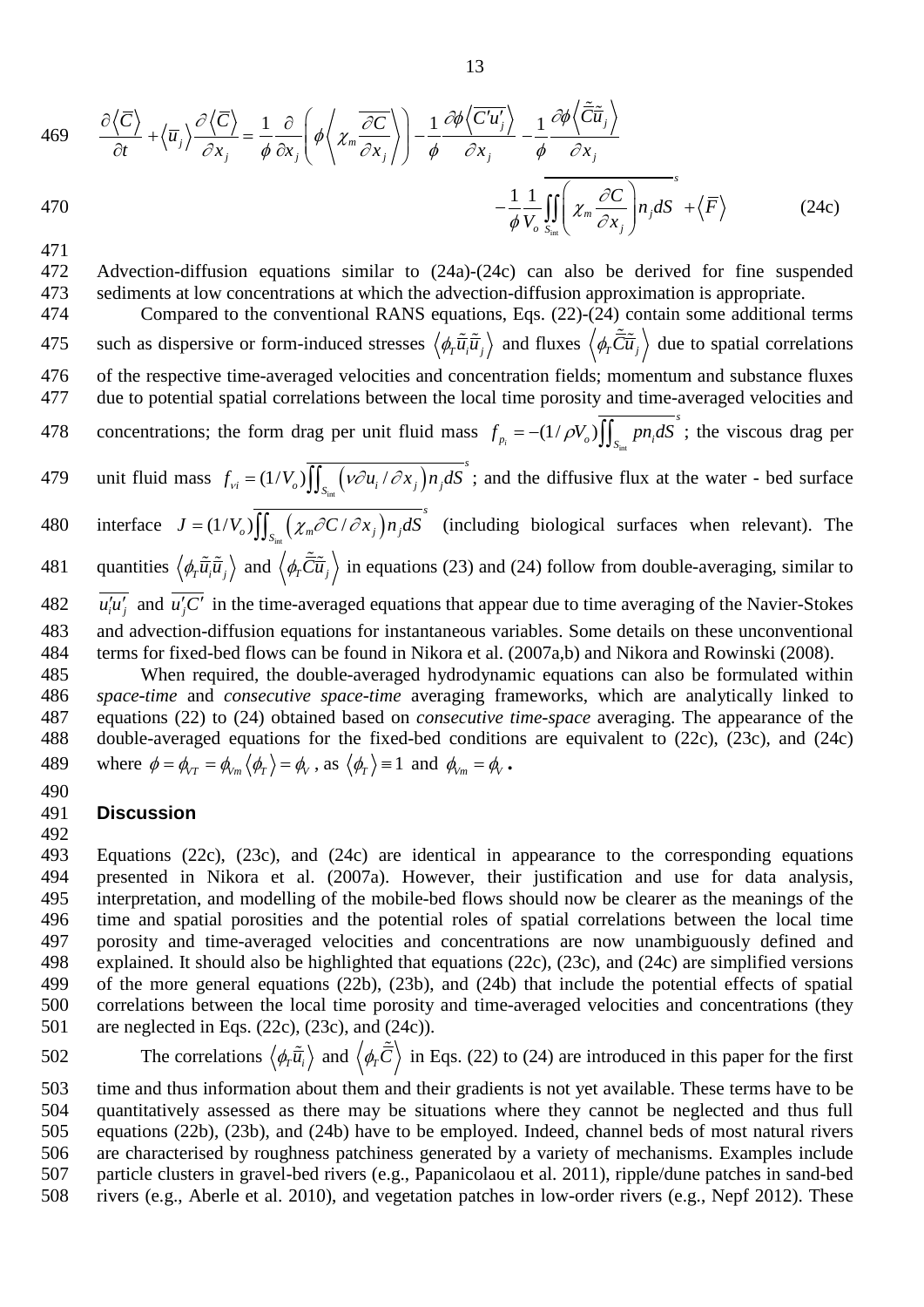- 515 bedload intensity are enhanced. As a result, the spatial correlation  $\langle \phi_r \tilde{u}_i \rangle$  within an averaging
- 
- 516 window that includes a patch of increased roughness should be non-zero and negative. Vegetation<br>517 patches may exhibit an opposite effect as both velocity and time porosity are likely to be minimised patches may exhibit an opposite effect as both velocity and time porosity are likely to be minimised
- 518 within the patch, leading to the positive correlation moment  $\langle \phi_n \tilde{u}_1 \rangle$ . As river beds often exhibit large-
- 519 scale heterogeneity (e.g., bars, meanders), the spatial gradients of  $\langle \phi_r \tilde{\bar{u}}_i \rangle$  and  $\langle \phi_r \tilde{\bar{C}} \rangle$  can be predicted
- 520 to be non-zero too. These qualitative speculations require, however, proper quantitative assessments
- 521 utilising reliable data sets from numerical simulations, laboratory experiments, and field
- 522 measurements. Until very recently such data sets have been unavailable. However, latest advancements in instrumentation and computational techniques make such assessments in the nearest advancements in instrumentation and computational techniques make such assessments in the nearest
- 524 future realistic. The estimates of  $\langle \phi_r \tilde{\overline{u}}_i \rangle$  and  $\langle \phi_r \tilde{\overline{C}} \rangle$  and their spatial gradients for a range of
- 525 conditions will provide a base for developing physically-driven parameterisations suitable for applied<br>526 hydraulic models. hydraulic models.

528 **Conclusions** 529 Double-averaged conservation equations (22) to (24) provide a mathematical framework for studying 530 turbulent mobile-bed flows such as gravel-bed rivers during flood events or flows over vegetated 531 beds. The data on such flows, especially within moving roughness elements, are currently very 532 limited due to both measurement difficulties and the remaining uncertainty of what exactly to 533 measure, interpret, and model. The measurement techniques (e.g., refractive index matching Particle 534 Image Velocimetry or those based on Magnetic Resonance Imaging) and modelling capabilities (e.g., Image Velocimetry or those based on Magnetic Resonance Imaging) and modelling capabilities (e.g., 535 Large Eddy Simulation method) have been improved in recent years and it is likely that extensive<br>536 data on hydrodynamic variables within mobile roughness elements will appear very soon. Equations data on hydrodynamic variables within mobile roughness elements will appear very soon. Equations 537 (22) to (24) will help in designing measurement and simulation campaigns for obtaining such data 538 and for their interpretation and parameterisation, eventually leading to improved and more robust predictive models. predictive models.

540

527

541 **Acknowledgements**<br>542 The work was partly s The work was partly supported by the EPSRC, UK (EP/G056404/1), within the project 'High-543 resolution numerical and experimental studies of turbulence-induced sediment erosion and near-bed 544 transport', and was also stimulated by the Scientific Research Network WO.027p11N 'The functioning of river ecosystems through plant-flow-soil interactions.' The authors are grateful to the functioning of river ecosystems through plant-flow-soil interactions.' The authors are grateful to the 546 Editor and the reviewers for helpful suggestions that improved the final version of the paper.

- 548 **References** 549 Aberle, J., Nikora, V., Henning, M., Ettmer, B, and Hentschel, B. (2010). "Statistical characterization 550 of bed roughness due to bed forms: A field study in the Elbe River at Aken, Germany." *Water*  551 *Resour. Res.*, 46, W03521, doi:10.1029/2008WR007406.
- 552 Antonia, R.A., and Atkinson, J.D. (1974). "Use of a pseudo-turbulent signal to calibrate an 553 intermittency measuring circuit." *J. Fluid Mech*., 64(4), 679-699.
- 554 Field Jr., R.V., and Grigoriu, M. (2010). "A Poisson random field model for intermittent phenomena 555 with application to laminar-turbulent transition and material microstructure." *Appl. Math.*  556 *Modell*., doi:10.1016/j.apm.2010.07.059.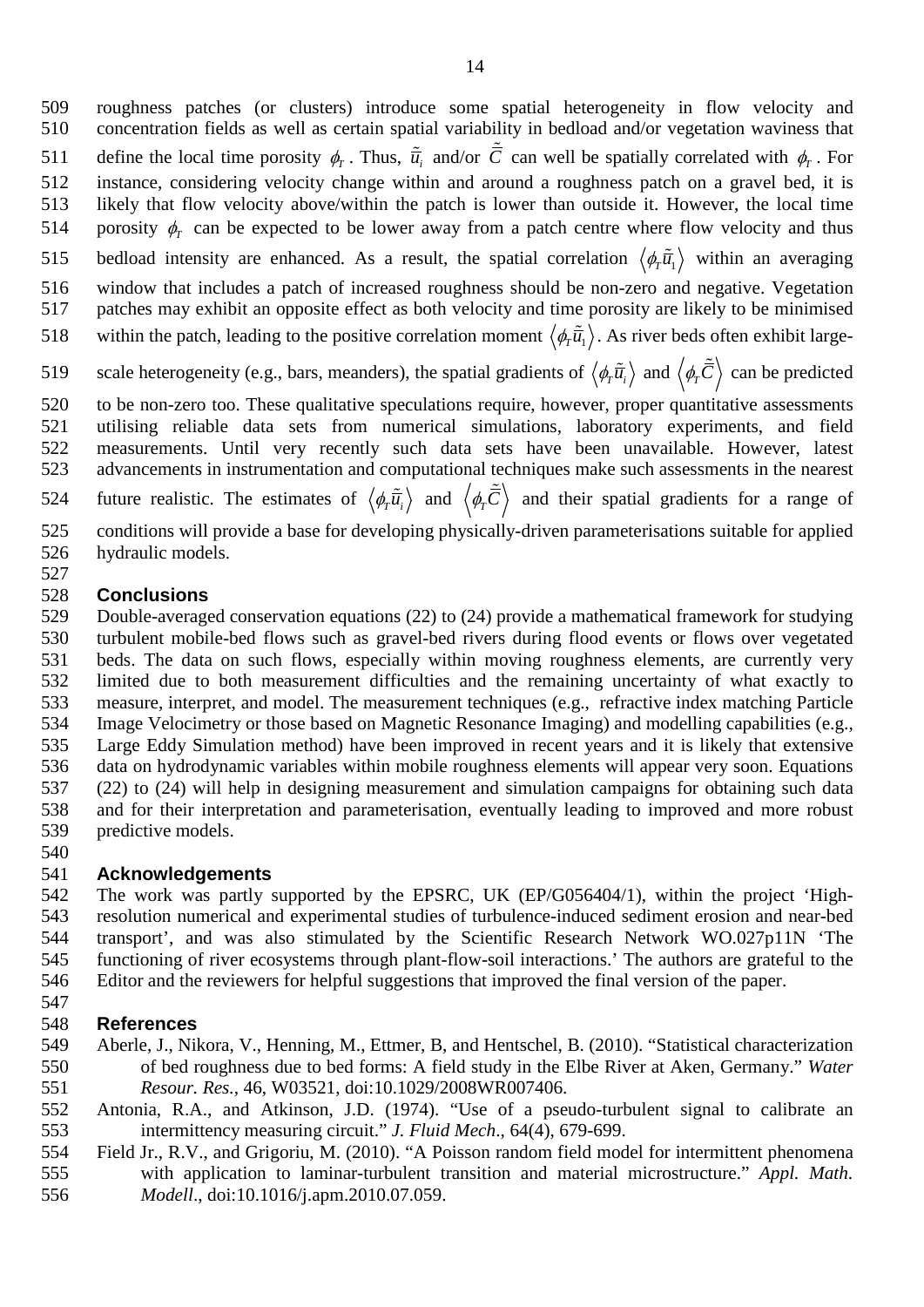- 557 Finnigan, J.J. (1985). "Turbulent transport in flexible plant canopies." In: The forest-atmosphere 558 interactions, B.A. Hutchinson and B.B. Hicks, eds., D. Reidel Publishing Company, 443-480.<br>559 Finnigan, J.J. (2000). "Turbulence in plant canopies." Annu. Rev. Fluid. Mech., 32, 519-571.
- 559 Finnigan, J.J. (2000). "Turbulence in plant canopies." *Annu. Rev. Fluid. Mech*., 32, 519-571.
- Gimenez-Curto, L.A., and Corniero Lera, M.A. (1996). "Oscillating turbulent flow over very rough 561 surfaces." *J. Geophys. Res.*, 101(C9), 20,745-20,758.<br>562 Gray, W.G., and Lee, P.C.Y. (1977). "On the theorems f
- 562 Gray, W.G., and Lee, P.C.Y. (1977). "On the theorems for local volume averaging of multiphase 563 systems." *Int. J. Multiphase Flow*, 3, 333-340.
- 564 Kinnmark, I.P.E., and Gray, W.G. (1984). "An exposition of the distribution function used in proving<br>565 the averaging theorems for multiphase flows." Adv. Water Resources, 7, 113-115. 565 the averaging theorems for multiphase flows." *Adv. Water Resources*, 7, 113-115.<br>566 Kono, T., Ashie, Y., and Tamura, T. (2010). "Mathematical derivation of spati
- 566 Kono,T., Ashie, Y., and Tamura, T. (2010). "Mathematical derivation of spatially-averaged 567 momentum equations for an urban canopy model using underlying concepts of the immersed<br>568 boundary method." Boundary-Layer Meteorol., 135, 185-207. 568 boundary method." *Boundary-Layer Meteorol.*, 135, 185-207.
- 569 Lien, F.-S., Yee E., and Wilson, J.D. (2005). "Numerical modelling of the turbulent flow developing 570 within and over a 3-d building array, part II: a mathematical foundation for a distributed drag<br>571 force approach." *Boundary-Layer Meteorol.*, 114(2), 245-285. force approach." *Boundary-Layer Meteorol.*, 114(2), 245-285.
- 572 Lopez, F., and Garcia, M.H. (2001). "Mean flow and turbulence structure of open-channel flow<br>573 through emergent vegetation." J. Hydraul. Eng., 127(5), 392-402. 573 through emergent vegetation." *J. Hydraul. Eng.*, 127(5), 392-402.<br>574 Nepf. H. (2012). "Hydrodynamics of vegetated channels." *J. Hydraul. K*
- 574 Nepf, H. (2012). "Hydrodynamics of vegetated channels." *J. Hydraul. Res*., 50(3), 262-279.
- 575 Nikora, V.I., Goring, D.G., McEwan, I., and Griffiths, G. (2001). "Spatially-averaged open-channel flow over a rough bed." *J. Hydraul. Eng.*, 127(2), 123-133. 576 flow over a rough bed." *J. Hydraul. Eng*., 127(2), 123-133.
- 577 Nikora, V.I., McEwan, I.K., McLean, S.R., Coleman, S.E., Pokrajac, D., and Walters, R. (2007a). 578 "Double-averaging concept for rough-bed open-channel and overland flows: Theoretical<br>579 background." J. Hydraul. Eng., 133(8), 873-883. 579 background." *J. Hydraul. Eng.*, 133(8), 873-883.
- 580 Nikora, V., McLean, S., Coleman, S., Pokrajac, D., McEwan, I., Campbell, L., Aberle, J., Clunie, D., and Koll, K. (2007b). "Double-averaging concept for rough-bed open-channel and overland 581 and Koll, K. (2007b). "Double-averaging concept for rough-bed open-channel and overland flows: applications." J. Hydraul. Eng., 133(8), 884-895. 582 flows: applications." *J. Hydraul. Eng.*, 133(8), 884-895.
- 583 Nikora, V., and Rowinski, P. (eds.) (2008). *Rough-bed flows in geophysical, environmental, and*  584 *engineering systems: Double-Averaging Approach and its applications*. Special Issue. *Acta*  585 *Geophysica*, 56(3), 529-934.
- Papanicolaou, A.N., Dermisis, D., and Elhakeem, M. (2011). "Investigating the Role of Clasts on the 587 Movement of Sand over Gravel Bed Rivers." *J. Hydraul. Eng.,* 137(9), 871-883.
- 588 Pedras, M.H.J., and de Lemos, M.J.S. (2000). "On the definition of turbulent kinetic energy for flow<br>589 in porous media." *Int. Comm. Heat and Mass Transfer*, 27(2), 211-220. 589 in porous media." *Int. Comm. Heat and Mass Transfer*, 27(2), 211-220.<br>590 Poggi, D., Katul, G.G. and Albertson, J.D. (2004). "Momentum transfer and the
- 590 Poggi, D., Katul, G.G. and Albertson, J.D. (2004). "Momentum transfer and turbulent kinetic energy<br>591 budgets within a dense model canopy." Boundary-Layer Meteorol., 111, 589-614. 591 budgets within a dense model canopy." *Boundary-Layer Meteorol.*, 111, 589-614.
- 592 Pokrajac, D., McEwan, I.K., and Nikora, V. (2008). "Spatially averaged turbulent stress and its partitioning." *Exp. Fluids*, DOI: 10.1007/s00348-008-0463. 593 partitioning." *Exp. Fluids*, DOI: 10.1007/s00348-008-0463.<br>594 Radice, A., Ballio, F. 2008. Double-average characteristics of se
- Radice, A., Ballio, F. 2008. Double-average characteristics of sediment motion in one-dimensional 595 bed load. *Acta Geophysica*, 56(3), 654–668, doi:10.2478/s11600-008-0015-0.
- 596 Raupach, M.R., and Shaw, R.H. (1982). "Averaging procedures for flow within vegetation 597 canopies." *Boundary-Layer Meteorol.*, 22, 79-90.
- 598 Torquato, S. 2002. *Random Heterogeneous Materials: Microstructure and Macroscopic Properties*. Springer-Verlag, New York.
- 600 Wilson, N.R., and Shaw, R.H. (1977). "A higher order closure model for canopy flow." *J. Appl.*  601 *Meteorology*, 16, 1197-1205.
- 602
- 603
- 604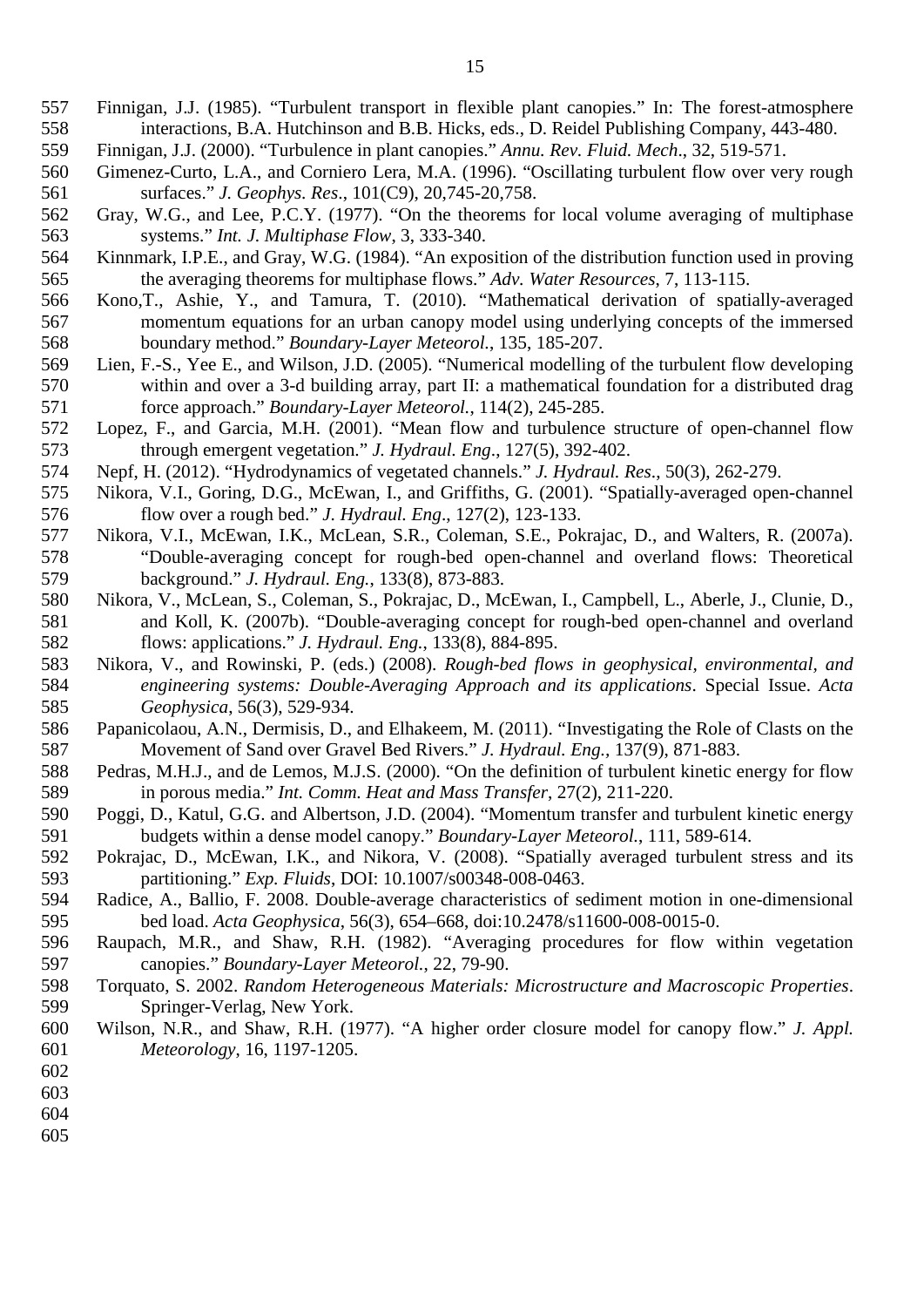606<br>607 **Figure captions for the paper "Spatially-averaged flows over mobile rough beds: definitions, averaging theorems, and conservation equations"**  by V. Nikora, F. Ballio, S. Coleman, D. Pokrajac **Fig. 1.** A sketch showing a local co-ordinate system and a spatial averaging domain. Note that below the roughness tops the averaging domain includes both fluid and fixed or mobile bed surface. **Fig. 2.** A sketch for porosities for mobile-bed conditions (sediment transport and a moving plant), showing an averaging domain and embedded mobile and fixed objects (a), time evolution of solid object positions within the averaging domain: an example for the *x*-axis (b), spatial porosity changing 619 in time (c), and time porosity changing along the flow (d). Black colour defines a particle that does not move within  $T_0$  (i.e., a 'solid island' within the spatial averaging domain  $V_0$ ); grey colour defines not move within  $T<sub>o</sub>$  (i.e., a 'solid island' within the spatial averaging domain  $V<sub>o</sub>$ ); grey colour defines mobile and fixed particles that do not cross the averaging domain; and patterned objects define 622 mobile particles and a waving plant that move through the averaging domain. In this example  $\phi_{T_m} = 1$ (i.e., a part of  $V_o$  is occupied by fluid at any time), while  $\phi_{V_m}$  < 1 (the black particle represents a solid island within *Vo*).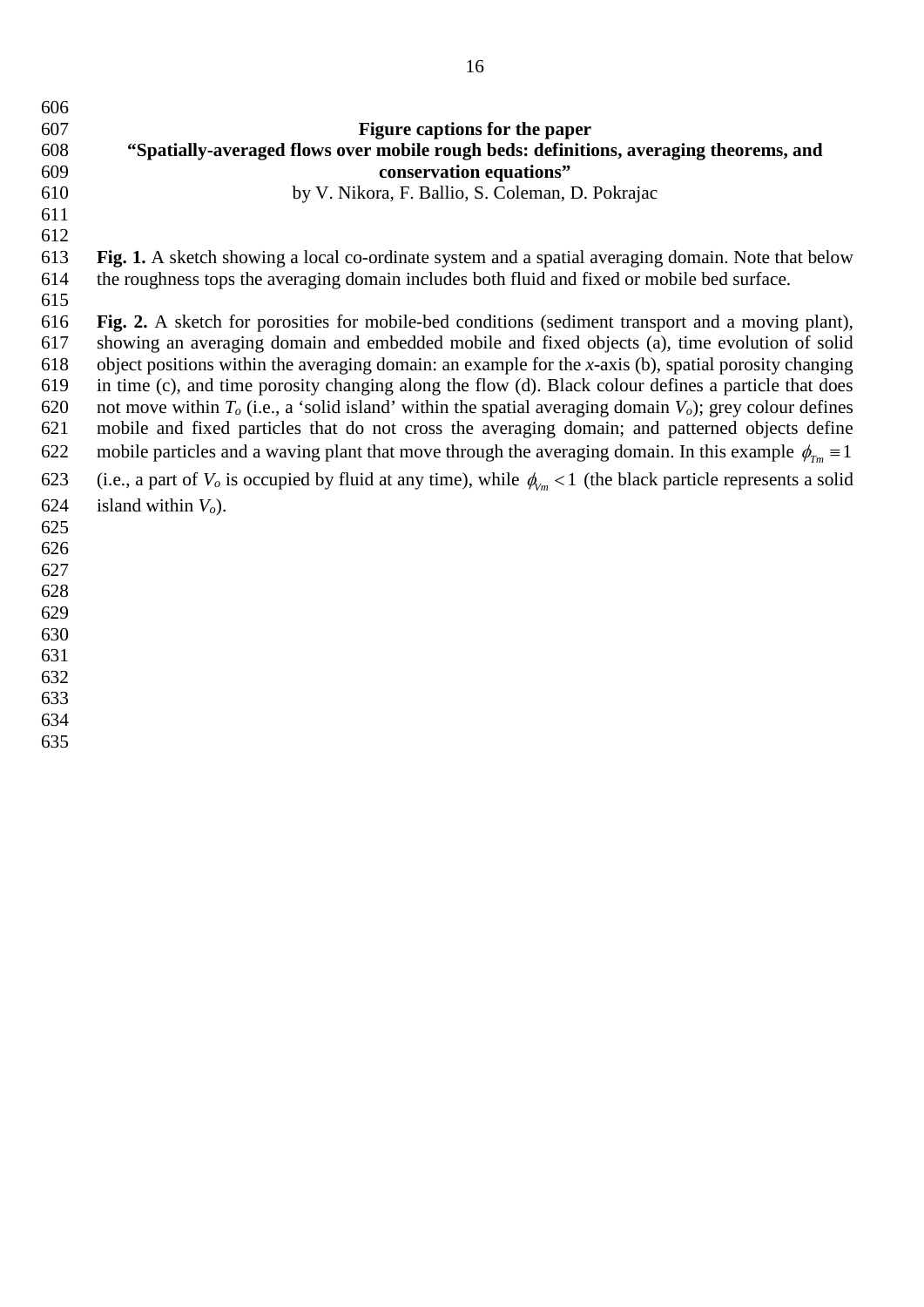